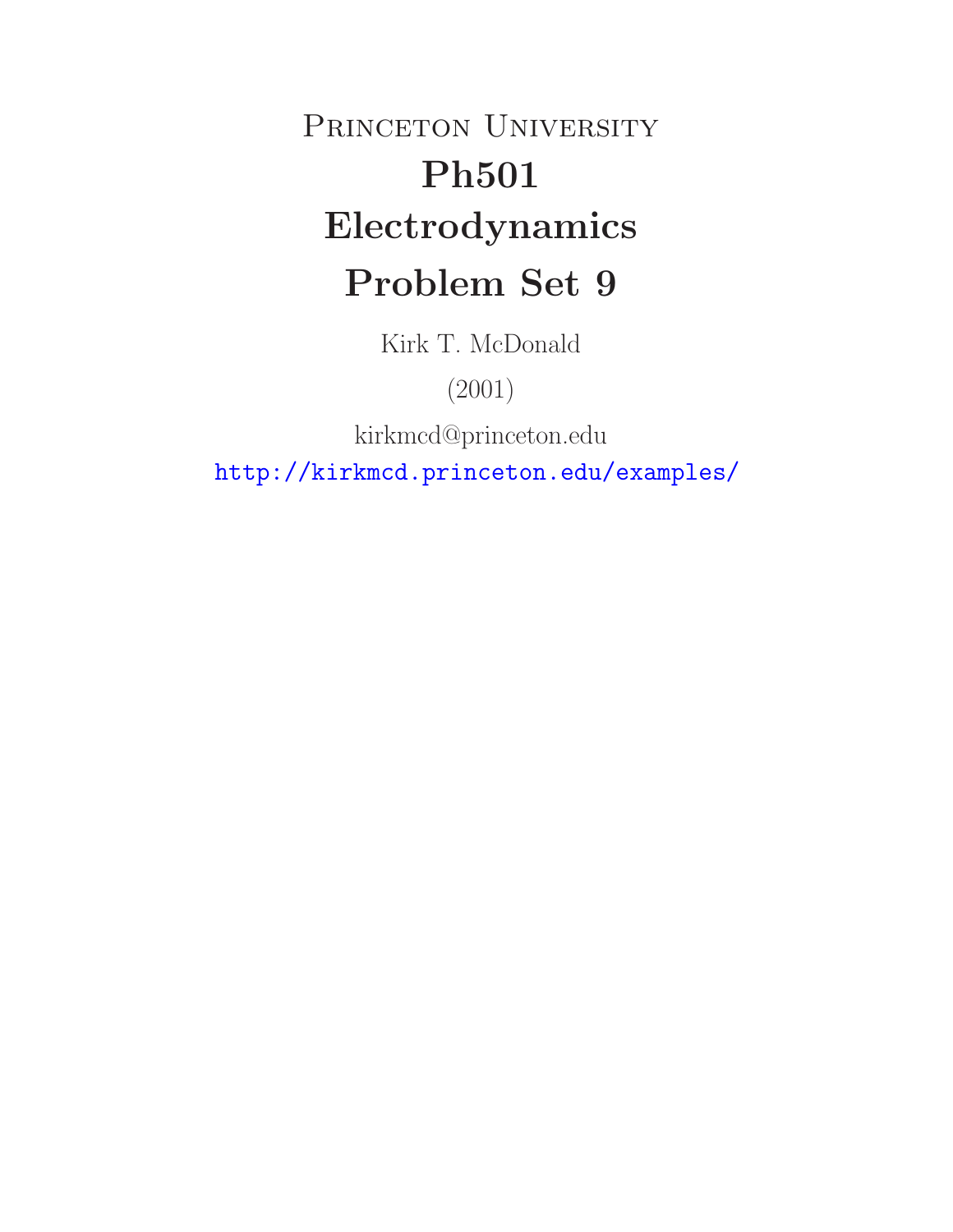## 1. **Multiple-Slit Diffraction Pattern**

A flat, perfectly absorbing screen has N infinite slits, each of width d, separated by distance D.



Light of wavelength  $\lambda$  is normally incident on the screen.

Show that for Fraunhofer diffraction, the angular distribution of the transmitted intensity, far from the screen, is,

$$
I(\theta) = I_0 \left(\frac{\sin(ud)}{ud}\right)^2 \left(\frac{\sin(NuD)}{N\sin(uD)}\right)^2, \quad \text{where} \quad u = \frac{\pi}{\lambda}\sin\theta. \tag{1}
$$

Sketch this for  $N = 4$  and  $D = 2d$ .

If this "grating" is used to resolve spectral lines of different  $\lambda$ , show that the "resolving" power" is  $\lambda/\Delta\lambda = ND/\lambda$  according to Rayleigh's criterion.

*The greatest resolving power involves use of the largest principal maximum visible in the diffraction pattern.*

*Show that the angle between a principal maximum and the nearest minimum of*  $I(\theta)$ *is*  $\Delta\theta \approx \lambda/ND$ .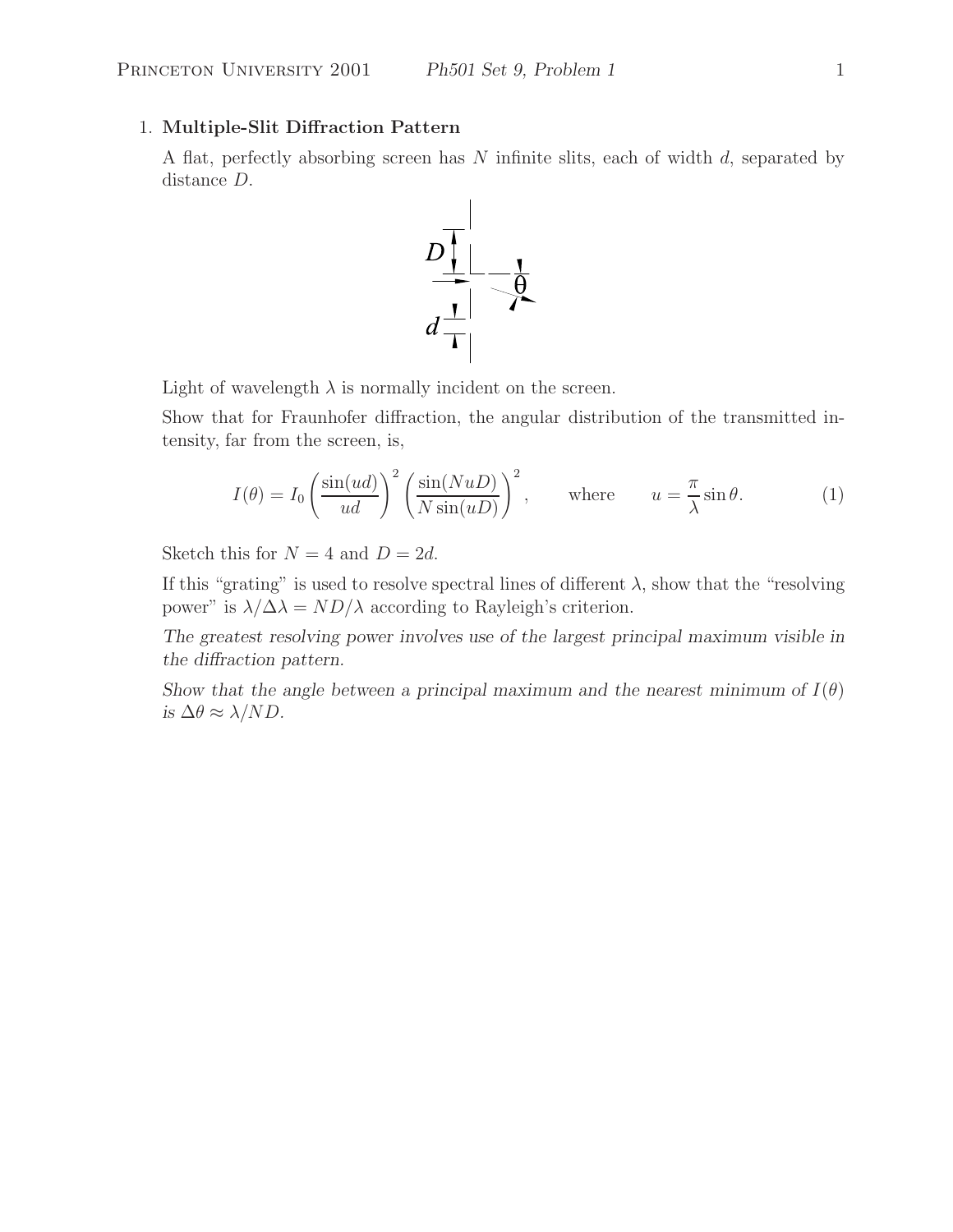# 2. **Rectangular Aperture**

Show that the Fraunhofer diffraction pattern for plane waves of wavelength  $\lambda$  normally incident on a rectangular aperture of size  $a \times b$  in a perfectly absorbing screen is,

$$
I(\theta) = I_0 \left(\frac{\sin u}{u}\right)^2 \left(\frac{\sin v}{v}\right)^2, \quad \text{where} \quad u = \frac{\pi a}{\lambda} \sin \theta \cos \phi, \quad v = \frac{\pi b}{\lambda} \sin \theta \sin \phi. \tag{2}
$$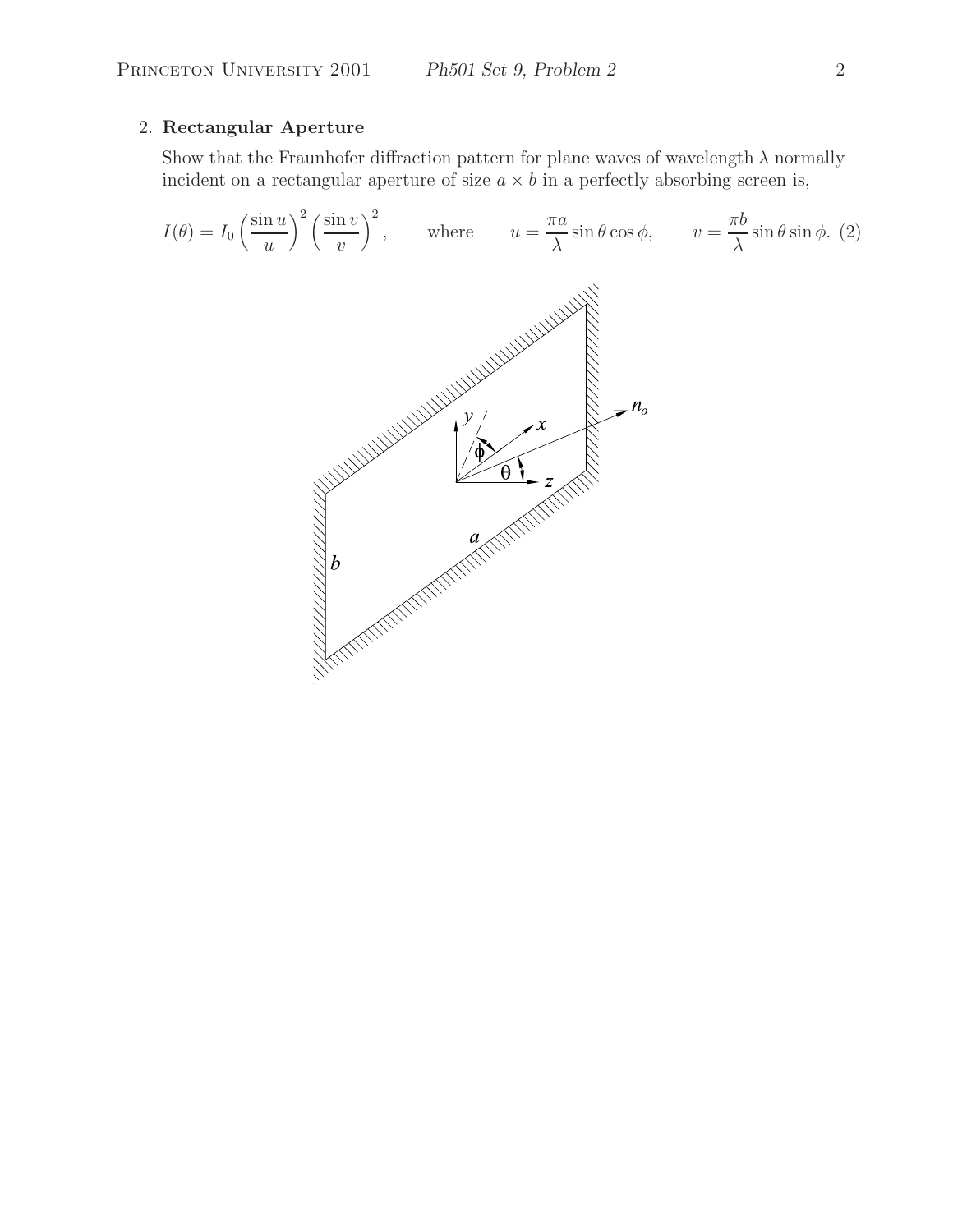#### 3. **Circular Aperture**

A plane wave  $\psi = Ae^{i(kz-\omega t)}$  is incident on an opaque screen at  $z = 0$  with a circular aperture of radius a centered on the origin.

Expand the Fraunhofer diffraction integral in a power series, and evaluate it term by term to show that,

$$
\psi \propto \sum_{n} (-1)^n \frac{(u/2)^{2n}}{n!(n+1)!}, \quad \text{where} \quad u = ka \sin \theta.
$$
 (3)

This turns out to be,

$$
\psi \propto \frac{J_1(u)}{u},\tag{4}
$$

where  $J_1$  is the ordinary Bessel function of order 1.

Given that the first zero of  $J_1(u)$  is at  $u = 3.832$ , what is the minimum angle between distant sources than can be resolved, when viewed through the circular aperture (which might also contain a lens)?



*Ans:*  $\Delta\theta_{\text{min}} = 1.22\lambda/d$  *according to Rayleigh's criterion, where*  $d = 2a$  *is the diameter of the aperture.*

*This problem was first solved by Airy, before Bessel functions were well known:* G.B. Airy, *On the Diffraction of an Object-glass with Circular Aperture*, Trans. Camb. Phil. Soc. **5**. 283 (1834), http://kirkmcd.princeton.edu/examples/optics/airy\_tcps\_5-3\_283\_34.pdf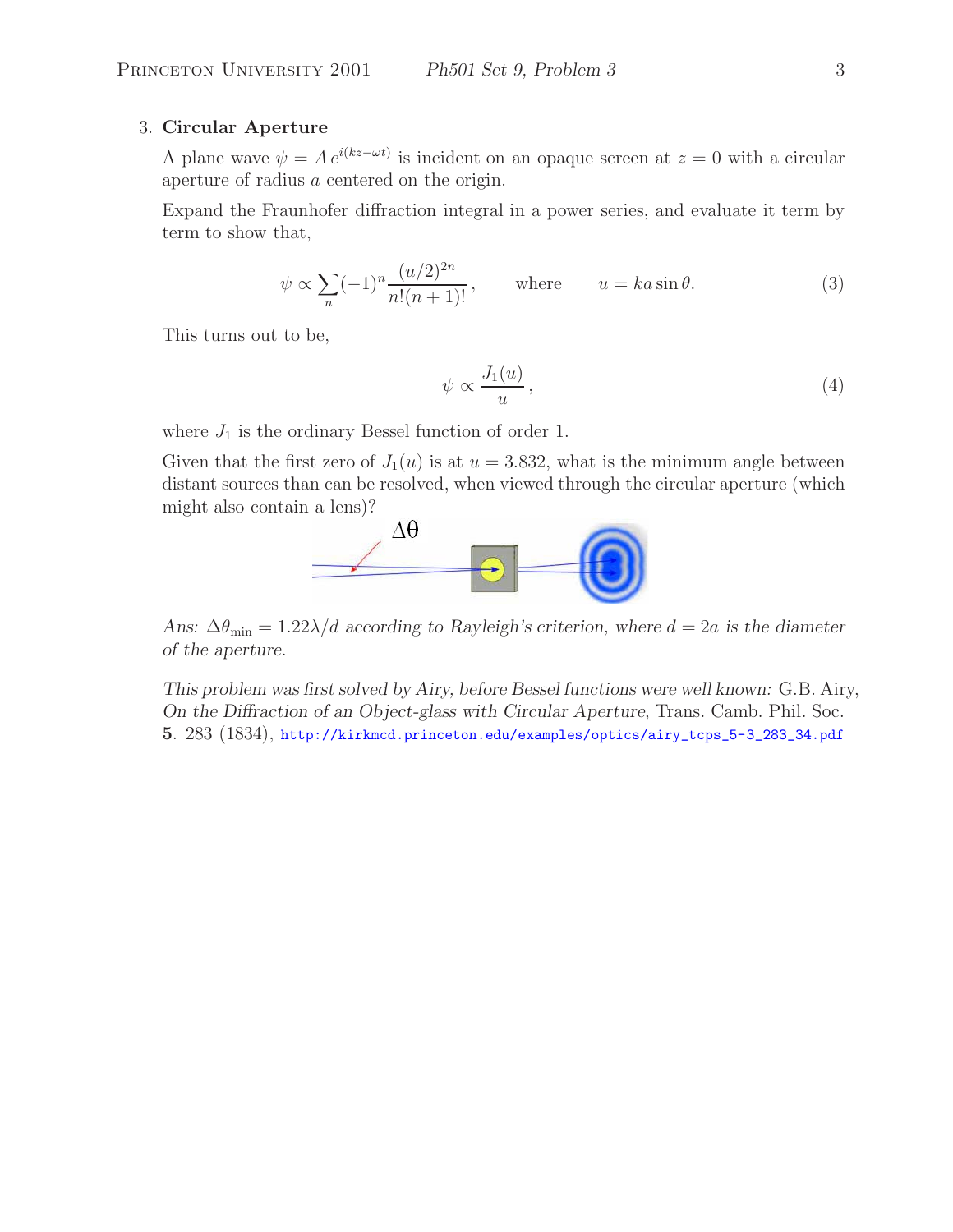# 4. **Partially Opaque Disk**

Suppose a circular disk of radius a absorbs only a fraction  $\eta$  of the amplitude of incident radiation.

Consider Fraunhofer diffraction of normally incident plane waves of wave number  $k$ .

Calculate the cross sections  $\sigma_{\text{scattering}}$ ,  $\sigma_{\text{absorption}}$ ,  $\sigma_{\text{total}}$  as well as the relative scattering amplitude  $f(\theta)$ .

Show that,

$$
\sigma_{\text{total}} = \frac{4\pi}{k} \text{Im} f(0) = 2\pi a^2 \eta,\tag{5}
$$

so that the optical theorem holds here.

*Hint: Consider Babinet's principle. When calculating* σ<sub>absorption *note that the absorbed*</sub> *intensity is that which is not transmitted.*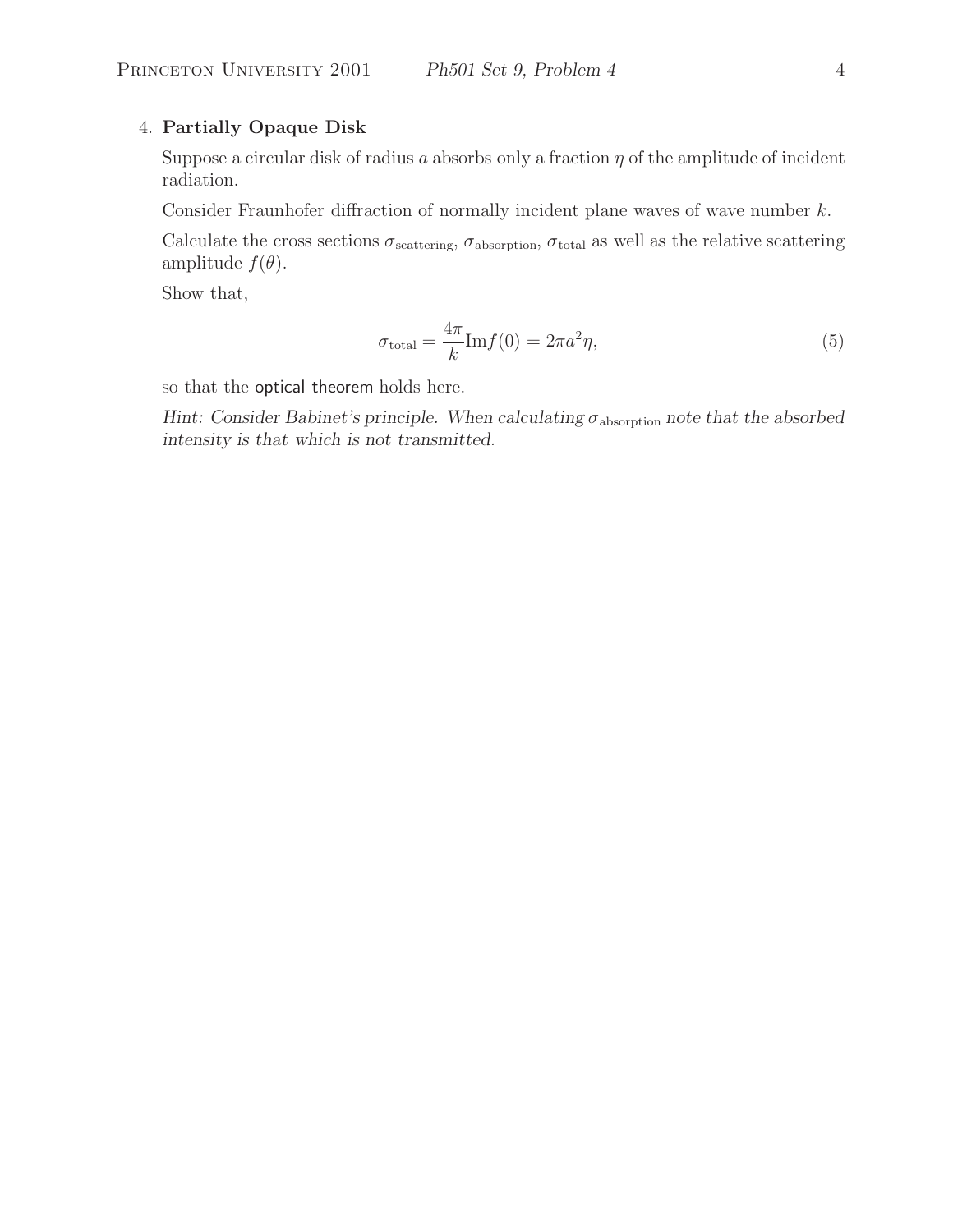#### 5. **Fresnel Diffraction by an Opaque Circular Disk**

A source s and observer o both lie on the axis of an opaque circular disk of radius a.



Qualitatively, do you expect the observed intensity to increase or decrease as the observer moves slightly off axis?

To be more quantitative, suppose both s and o are at the same distance  $b$  from the center of the disk. Include the obliquity factor  $(\cos \theta_s + \cos \theta_0/2)$  in the Fresnel diffraction integral. Show by appropriate manipulation of the integral into a power series that

$$
I(b) \approx \frac{I_0}{4} \frac{b^2}{b^2 + a^2},
$$
\n(6)

where  $I_0$  is the intensity at the edge of the disk.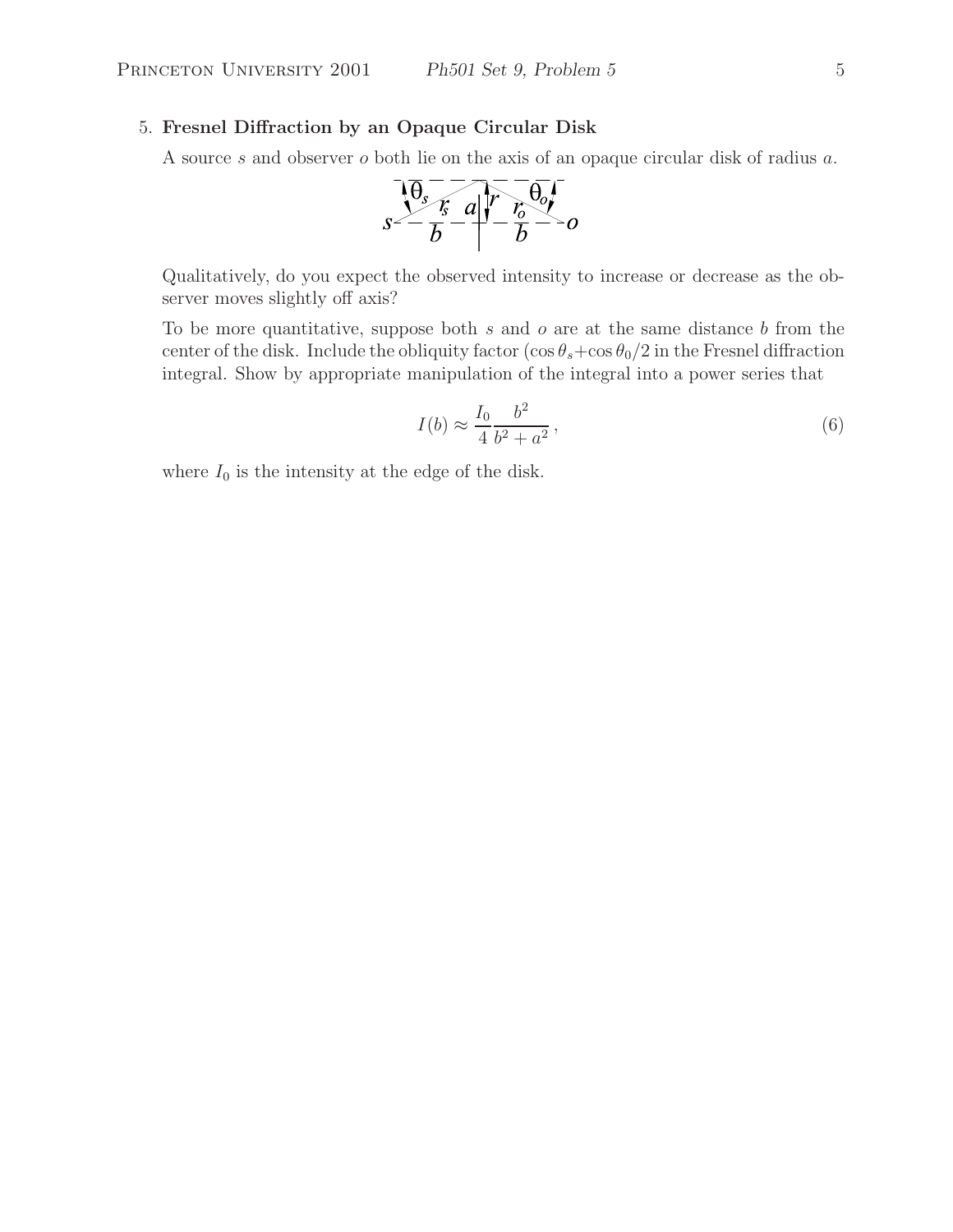#### 6. **Time-Reversed Diffraction**

In the usual formulation of the Kirchhoff diffraction integral, a scalar field with harmonic time dependence at frequency  $\omega$  is deduced at the interior of a charge-free volume from knowledge of the field (or its normal derivative) on the bounding surface. In particular, the field is propagated forwards in time from the boundary to the desired observation point.

Construct a time-reversed version of the Kirchhoff integral in which the knowledge of the field on the boundary is propagated backwards in time into the interior of the volume.

Consider the example of an optical focus at the origin for a system with the  $z$  axis as the optic axis. In the far field beyond the focus a Gaussian beam has cone angle  $\theta_0 \equiv \sqrt{2}\sigma_\theta$ , and the x component of the electric field in a spherical coordinate system is given approximately by,

$$
E_x(r, \theta, \phi, t) = E(r)e^{i(kr - \omega t)}e^{-\theta^2/\theta_0^2},
$$
\n(7)

where  $k = \omega/c$  and c is the speed of light. Deduce the field near the focus.

Since the Kirchhoff diffraction formalism requires the volume to be charge free, the time-reversed technique is not applicable to cases where the source of the field is inside the volume. Nonetheless, apply the time-reversed diffraction integral to the example of an oscillating dipole at the origin.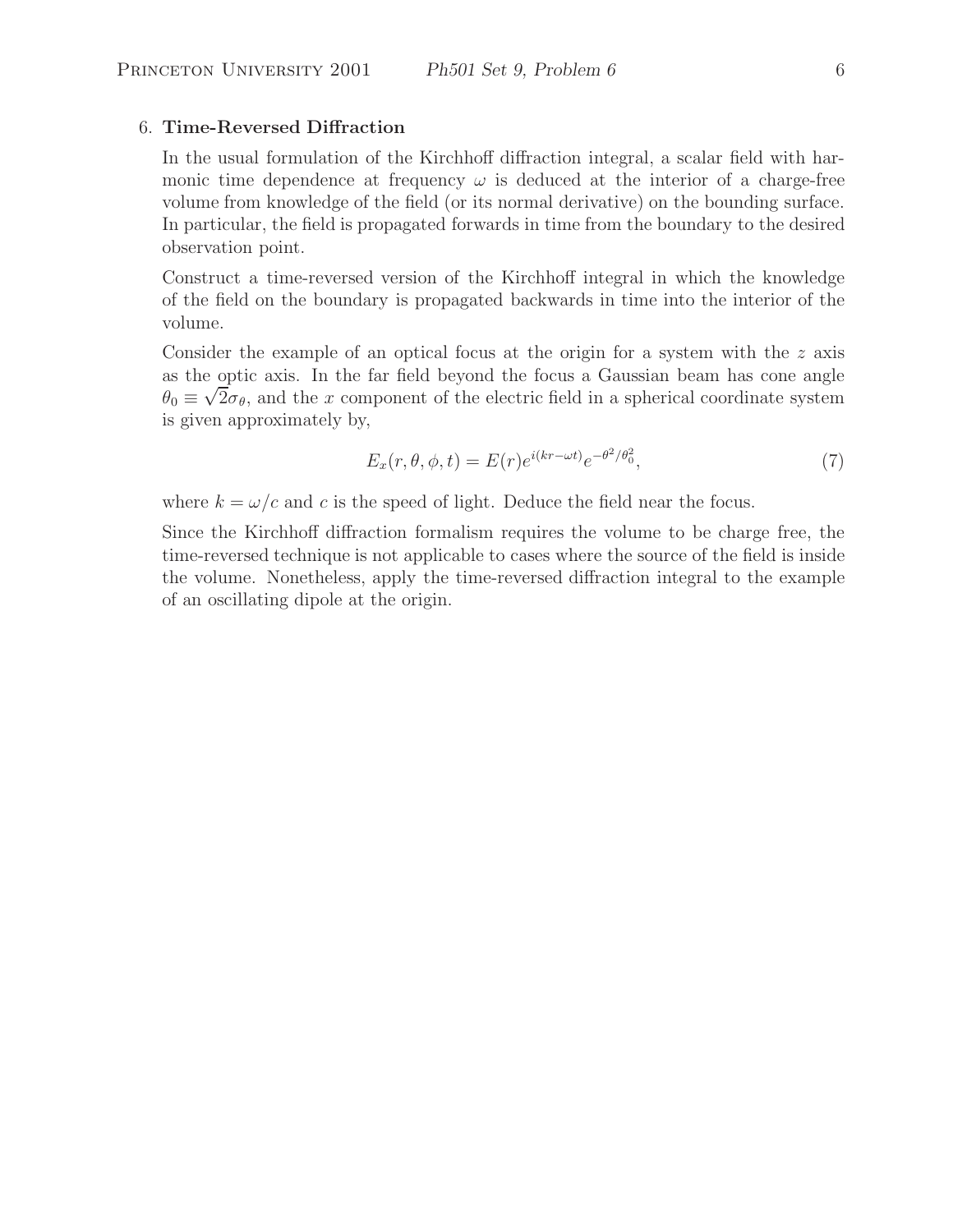#### 7. **Compton Effect**

In 1905, Einstein suggested that a light wave (in vacuum) of angular frequency  $\omega$  and direction  $\bf{k}$  can be thought of (in some situations) as consisting of **quanta** of energy  $E = h\nu = \hbar\omega$  and momentum  $\mathbf{P} = \hbar\mathbf{k} = \hbar\omega\,\mathbf{k}/c$ , where c is the speed of light in vacuum, and h is Planck's constant. Then, the energy-momentum 4-vector of such a quantum is,

$$
(E, \mathbf{P}c) = (\hbar \omega, \hbar \mathbf{k}c) = \hbar(\omega, \mathbf{k}c) = \hbar \omega (1, \hat{\mathbf{k}}) m
$$
\n(8)

where  $(\omega, \mathbf{k}c) = \omega(1, \hat{\mathbf{k}})$  is the wave 4-vector.

A striking consequence of the light-quantum hypothesis was demonstrated by Compton in 1923, in the scatter of very short wavelength light by "free" electrons at rest.



Suppose a single quantum of light with 4-vector  $\hbar(\omega, \mathbf{k}c)$  strikes an electron of rest mass m that is initially at rest. Apply energy and momentum conservation to the 4-vectors involved to show that if the quantum (photon) scatters by angle  $\theta$ , it emerges with angular frequency,

$$
\omega' = \frac{\omega}{1 + \frac{\hbar \omega}{mc^2} (1 - \cos \theta)} < \omega.
$$
\n(9)

The result that  $\omega' < \omega$  is not expected in a classical analysis of light scattering. The observation of this effect by Compton convinced most physicists (including Niels Bohr!) to take the light-quantum hypothesis seriously.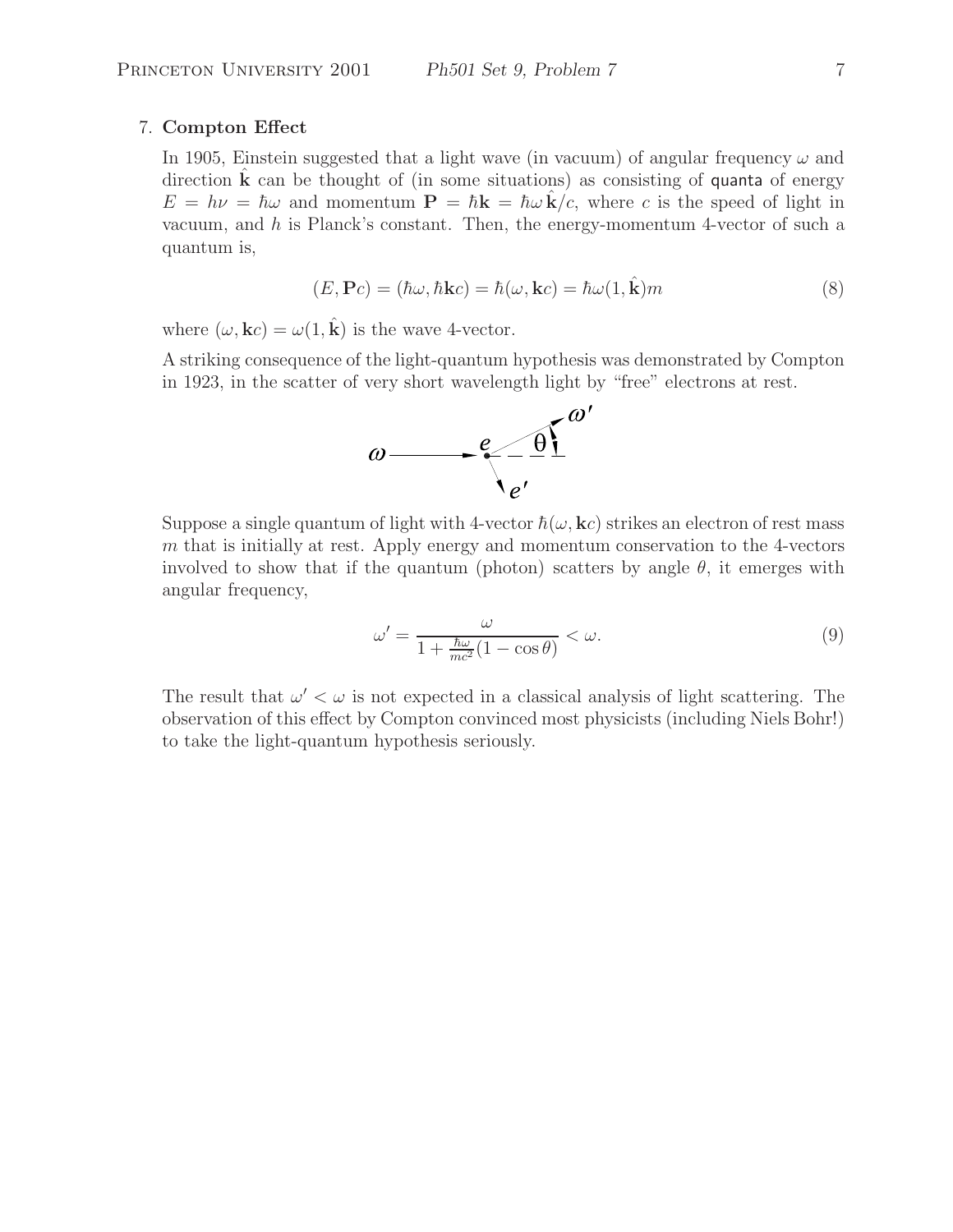8. A coaxial cable has inner conductor of radius a, outer conductor of radius b, and vacuum between. A constant voltage  $V$  is maintained between the conductors, and steady current I flows on the inner conductor (with current  $-I$  on the outer conductor). Electrons leave the inner conductor with negligible velocity (due to thermionic emission) and are attracted to the outer conductor. Show that the electrons cannot reach the outer conductor if,

$$
I > \frac{cV}{2\ln b/a} \sqrt{1 + \frac{2mc^2}{eV}},\tag{10}
$$

in Gaussian units, where  $e > 0$  and m are the charge and mass of the electron and c is the speed of light. The fields due to the electrons in the vacuum can be ignored.



*A relativistic analysis adds the term 1 in eq. (10), which is negligible compared to* mc2/eV *in most practical cases.*

*The problem can be solved in the lab frame, or by transforming to a moving frame in which one of* **E** *or* **B** *is zero.*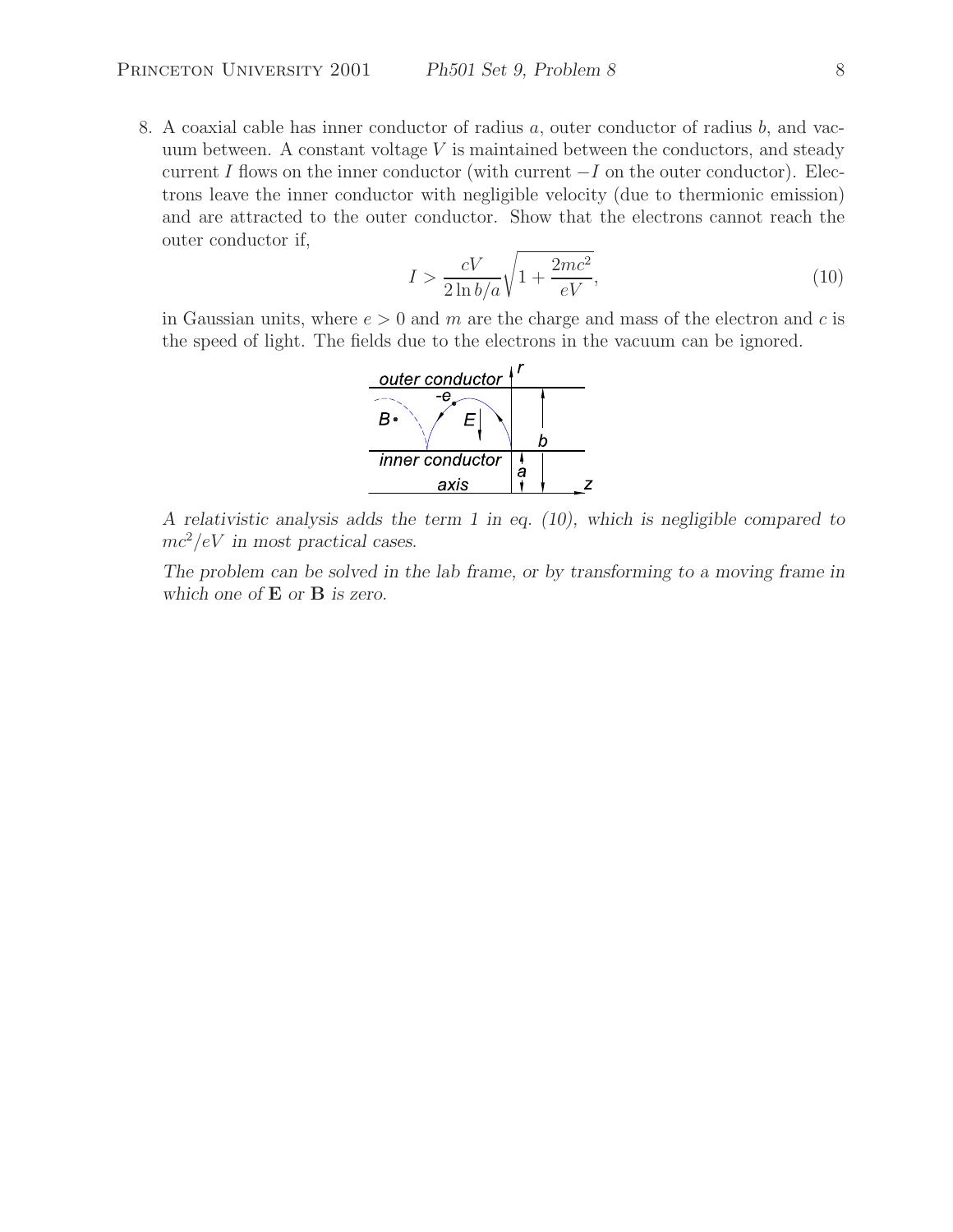#### 9. **Magnetic Lens**

A beam of particles of electric charge e and momentum  $|\mathbf{P}| = P$  passes through a circular aperture of radius a. The beam diverges slightly, with maximum angle  $\alpha \ll 1$ with respect to the beam axis. To have the beam pass through a second aperture of radius a, at distance d from the first, a uniform, axial magnetic field is applied over that distance.



Show that the minimum field strength to accomplish this is,

$$
B_{\min} = \frac{\pi P c}{ed} \left( 1 + \frac{2\alpha d}{\pi^2 a} \right). \tag{11}
$$

If B is increased above  $B_{\text{min}}$ , what is the value,  $B_{\text{max}}$ , for which the beam no longer entirely passes through the second aperture?

*There are additional ranges of larger* B *for which the beam does pass completely through the second aperture.*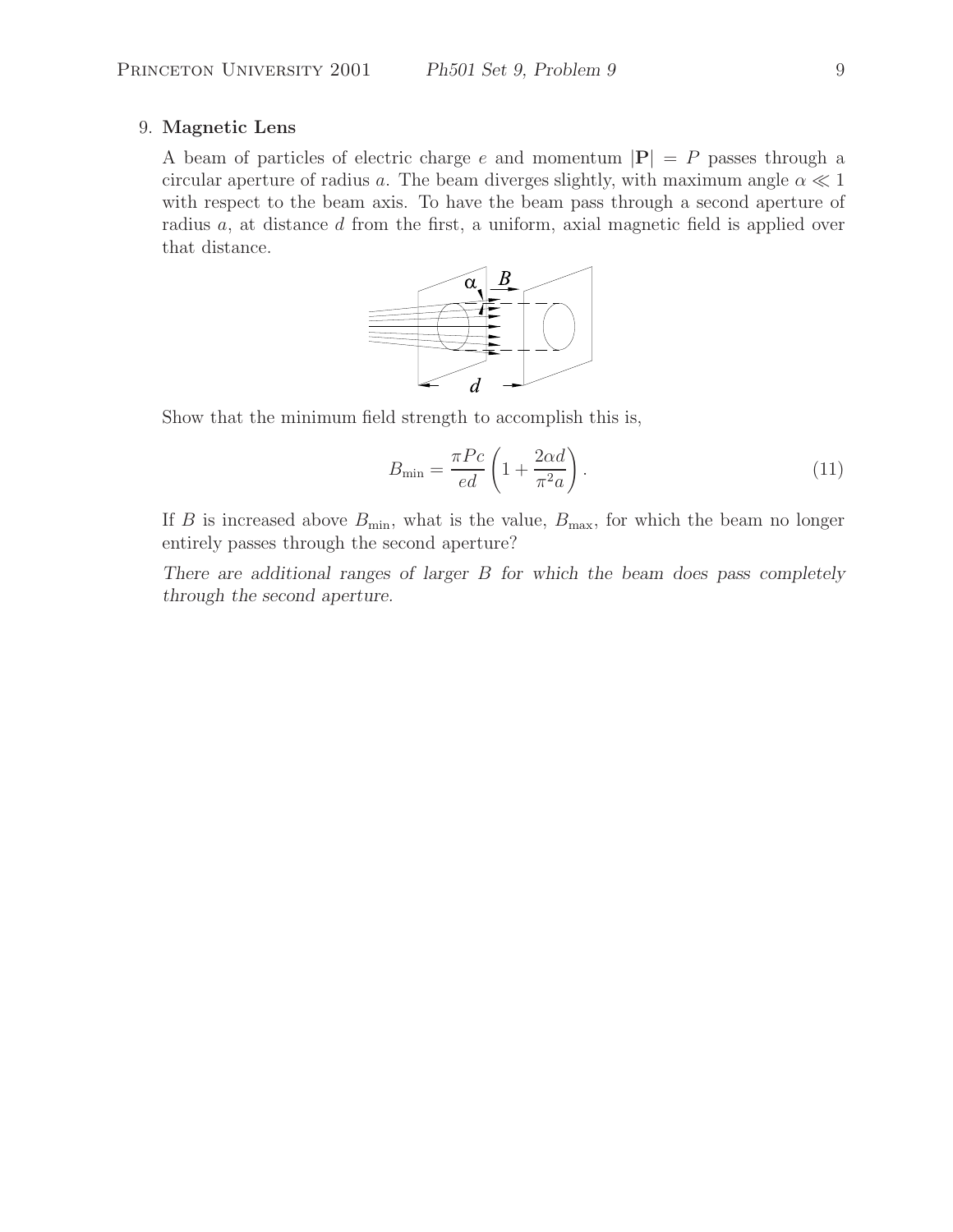## 10. **Fields of a Uniformly Moving Charge**

Obtain expressions for the electric and magnetic fields of a charge  $e$  moving with uniform velocity **v** via a Lorentz transformation of the static electric field of the charge. Show that,

$$
\mathbf{E} = \frac{e\mathbf{R}}{\gamma^2 R^3 (1 - \beta^2 \sin^2 \theta)^{3/2}}, \qquad \mathbf{B} = \beta \times \mathbf{E}, \qquad (12)
$$

where  $\beta = \mathbf{v}/c$ ,  $\gamma = 1/\sqrt{1-\beta^2}$ , **R** is its present position of the charge, and  $\theta$  is the angle between **v** and **R**.

Thus, **E** is radial with respect to the present position of the charge. The magnitude  $E(\theta)$  is minimal for  $\theta = 0$  and 180<sup>°</sup>, and maximal for  $\theta = 90$ <sup>°</sup>. Lines of **E** are "squeezed" towards the plane  $\theta = 90^\circ$ .

 $E(\theta = 0) = e/\gamma^2 R^2 < e/R^2$ . How can this be consistent with the transformation  $E_{\parallel} = E_{\parallel}$ ?

Show also that,

$$
\mathbf{E} = \frac{e(\mathbf{r} - r\boldsymbol{\beta})}{\gamma^2 (r - \mathbf{r} \cdot \boldsymbol{\beta})^3}, \qquad \mathbf{B} = \hat{\mathbf{r}} \times \mathbf{E},
$$
\n(13)

where **r** is the retarded position of the charge.



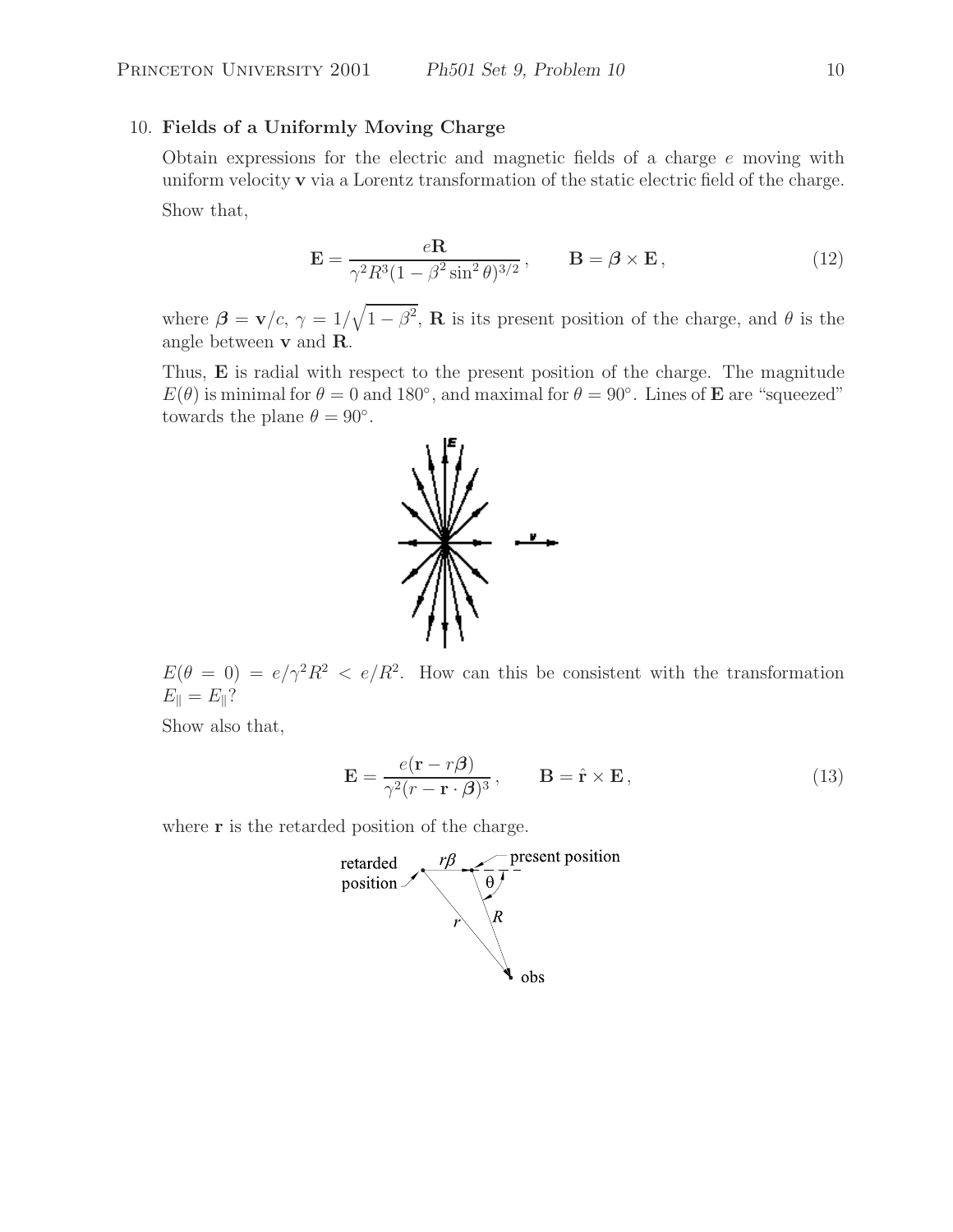11. Two electrons with equal velocity **v** move side by side, separated by distance a. Midway between them is an infinite sheet of surface charge density  $\sigma$ . What must this density be such that the two electrons maintain constant separation  $a$ ?

Solve this problem both in the rest frame of the sheet and in the rest frame of the electrons.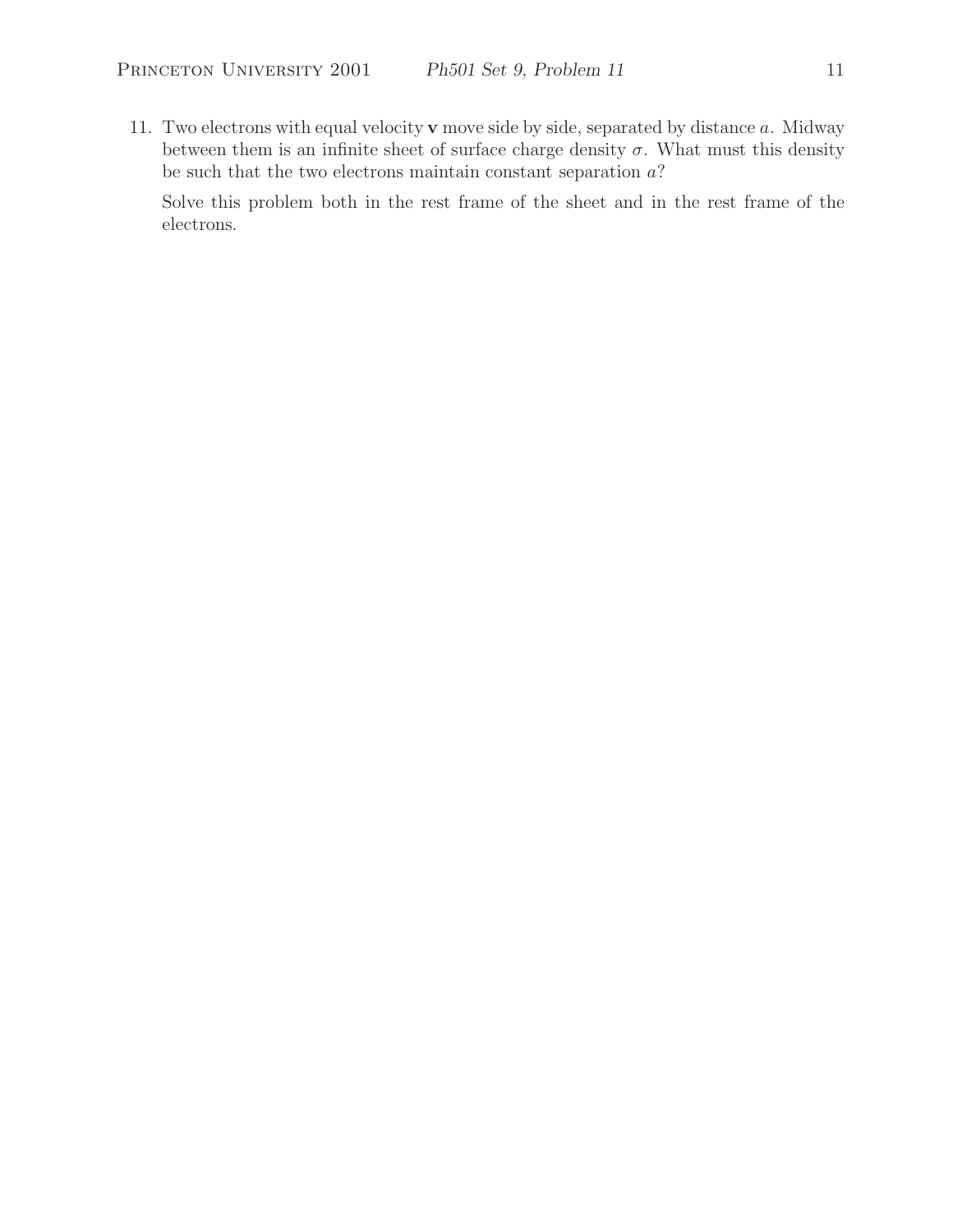## **Solutions**

#### 1. **Multiple-Slit Diffraction Pattern**

A flat, perfectly absorbing screen has N infinite slits, each of width d, separated by distance D.



Light of wavelength  $\lambda = 2\pi/k$  is normally incident on the screen. Observations are made at angle  $\theta$ , at a distance from the screen large compared to  $\lambda$ .

The Fraunhofer diffraction approximation for the transmitted amplitude of a wave incident on a set of N slits in an opaque screen is, from pp. 203-204, Lecture 17 of the Notes, http://kirkmcd.princeton.edu/examples/ph501/ph501lecture17.pdf,

$$
\psi(\theta) \propto \int e^{ikx \cdot (\hat{\mathbf{n}}_s - \hat{\mathbf{n}}_o)} dx = \sum_{n=0}^{N-1} \int_{x_{n,\text{lower}}}^{x_{n,\text{upper}}} e^{ikx \sin \theta} dx = \sum_{n=0}^{N-1} e^{iknD \sin \theta} \int_{-d/2}^{d/2} e^{ikx \sin \theta} dx
$$

$$
= \frac{e^{ikd \sin \theta/2} - e^{-ikd \sin \theta/2} N - 1}{ik \sin \theta} \sum_{n=0}^{N-1} e^{iknD \sin \theta} = \frac{2}{k \sin \theta} \sin \frac{kd \sin \theta}{2} \frac{1 - e^{ikND \sin \theta}}{1 - e^{ikD \sin \theta}}
$$

$$
= d \frac{\sin(ud)}{ud} e^{i(N-1)kD \sin \theta/2} \frac{\sin(NkD \sin \theta/2)}{\sin(kD \sin \theta/2)} = d e^{i(N-1)uD} \frac{\sin(ud)}{ud} \frac{\sin(NuD)}{\sin(uD)}, \quad (14)
$$

where  $u = (\pi/\lambda) \sin \theta = (k/2) \sin \theta$ .

The transmitted intensity is,

$$
I_N(\theta) = |\psi|^2 \propto d^2 \left(\frac{\sin(ud)}{ud}\right)^2 \left(\frac{\sin(NuD)}{\sin(uD)}\right)^2,
$$
\n(15)

such that  $I_N(0) \equiv I_0 \propto N^2 d^2$ , and hence,

$$
I_N(\theta) = I_0 \left(\frac{\sin(ud)}{ud}\right)^2 \left(\frac{\sin(NuD)}{N\sin(uD)}\right)^2.
$$
 (16)

For  $N = 1$ , we find the single-slit (Fraunhofer) diffraction pattern,

$$
I_1(\theta) = I_0 \left(\frac{\sin(ud)}{ud}\right)^2.
$$
 (17)

and hence we can write,

$$
I_N(\theta) = I_1(\theta) \left( \frac{\sin(NuD)}{N \sin(uD)} \right)^2.
$$
\n(18)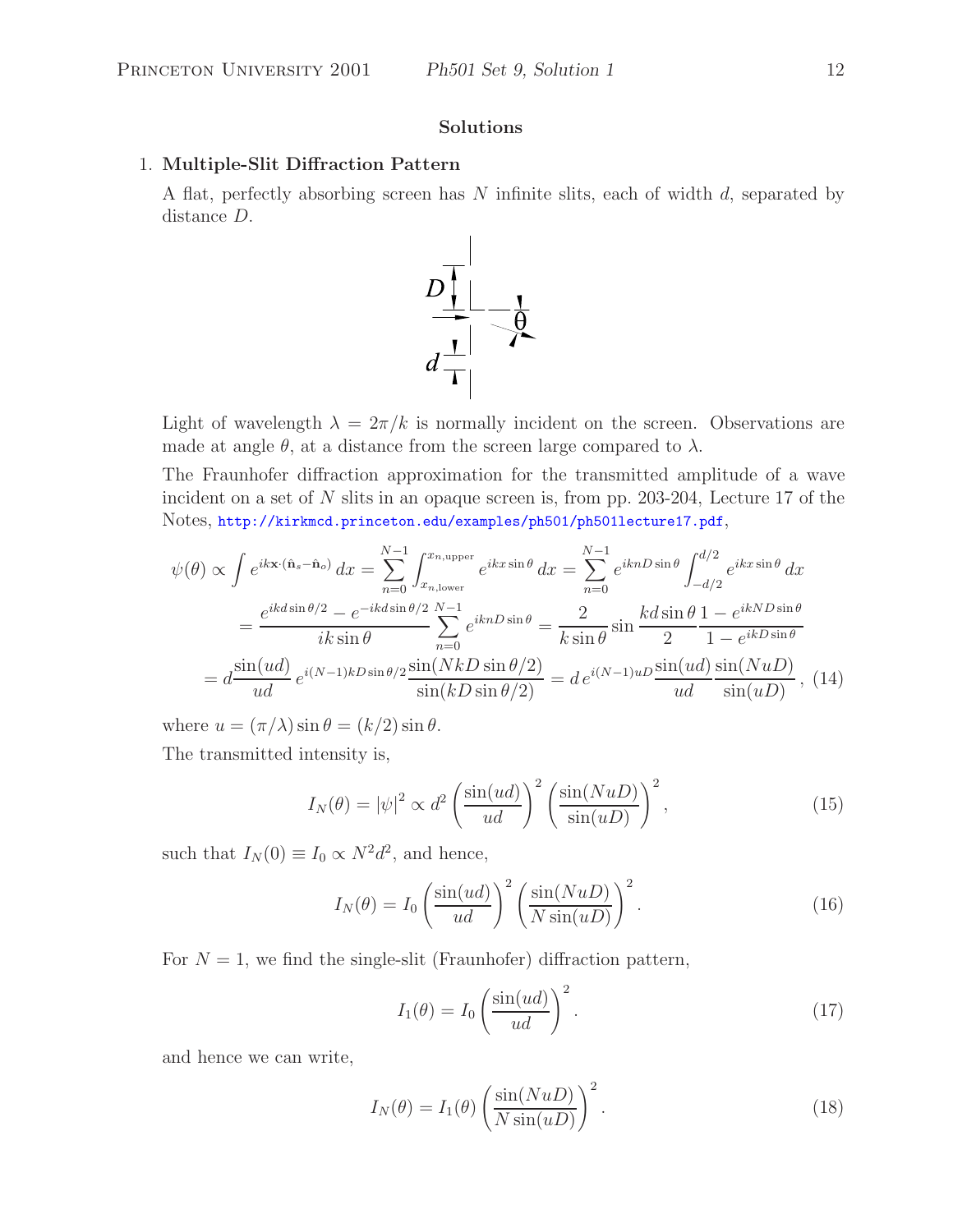The factor  $\sin(NuD)$  vanishes for  $uD = l\pi/N$ , while  $\sin(uD)$  vanishes when  $uD = m\pi$ , for integers l and m. Whenever  $l/N = m$ , the ratio  $\sin(NuD)/N \sin(uD)$  is just 1, and the diffraction pattern is a maximum (called a principal maximum) rather than a zero.

Between adjacent principal maxima, there are at  $N-1$  zeroes of the pattern, and hence  $N-2$  secondary maxima between adjacent principal maxima.

The rapidly varying function  $[\sin(NuD)/N\sin(uD)]^2$  is modulated by the slowly varying single-slit diffraction pattern (17).

Note that if  $D = kNd$ , then for  $uD = m\pi$ , where k is a positive integer, we have  $ud = m\pi/kN$ , and the single-slit pattern has a zero when m is an integer multiple of  $kN$ . In this case, the principal maximum of order m is "missing".

The 4-slit diffraction pattern, with  $D = 4d$  looks like:



The principal maxima of orders 4k are missing.

Show that the angle between a principal maximum and the nearest minimum of  $I(\theta)$ is  $\Delta\theta \approx \lambda/ND$ .

If this "grating" is used to resolve spectral lines of wavelengths  $\lambda$  and  $\lambda' = \lambda + \Delta \lambda$ , Rayleigh's criterion is that the largest visible maximum for  $\lambda'$  is at the minimum next to the largest visible principal maximum in the pattern for  $\lambda$ .

Recalling that  $u = (\pi/\lambda) \sin \theta$ , the order  $m_{\text{max}}$  of the largest visible principal maximum is related by

$$
\sin \theta = \frac{\lambda u}{\pi} = \frac{\lambda m_{\text{max}}}{D} \approx 1, \qquad m_{\text{max}} = \frac{D}{\lambda}.
$$
 (19)

The minimum next to the largest visible principal maximum occurs in the pattern for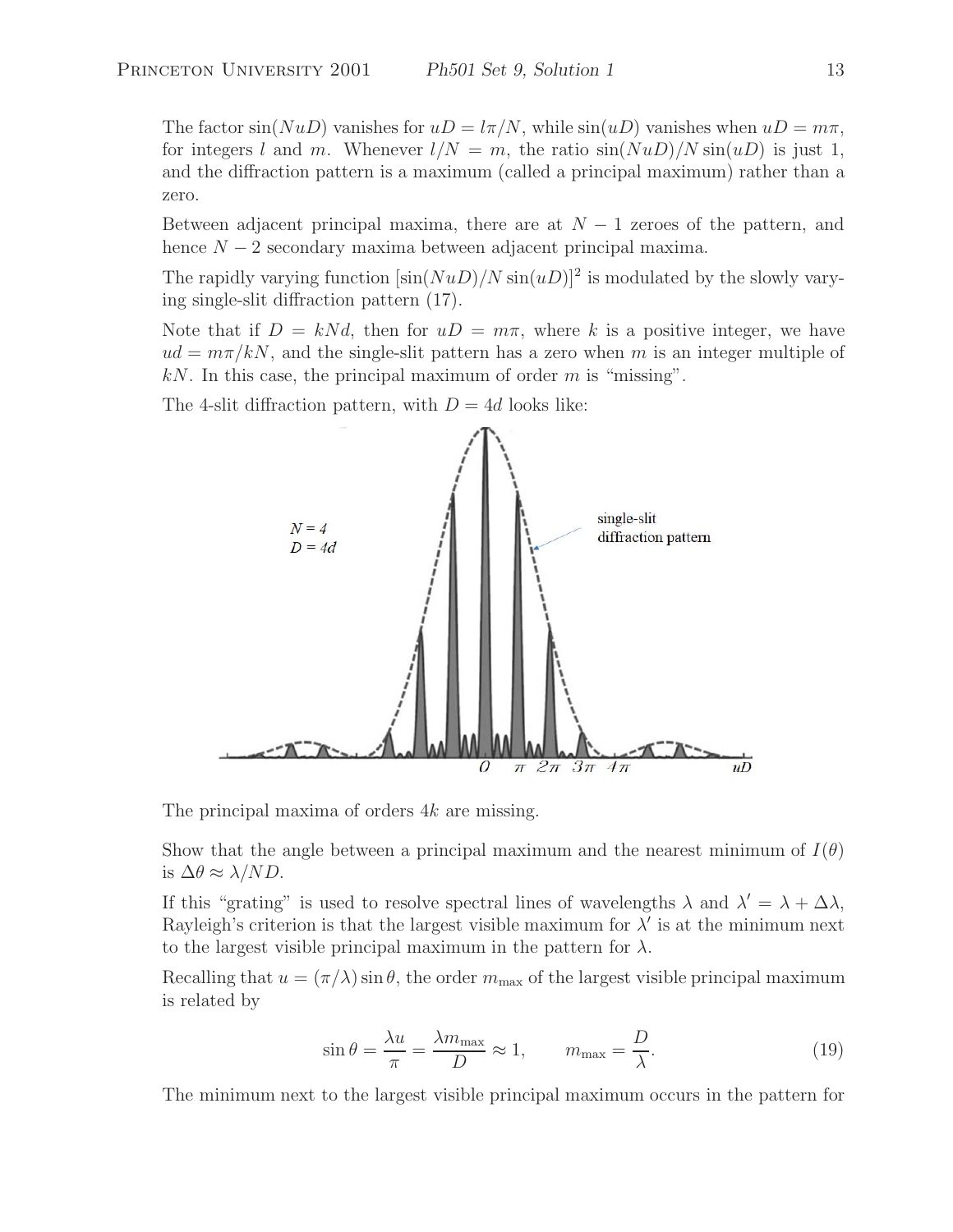$\lambda$  at,

$$
uD = m_{\max}\pi + \frac{\pi}{N}, \qquad \sin\theta = \frac{u\lambda}{\pi} = \frac{\lambda}{D}\left(m_{\max} + \frac{1}{N}\right) = \frac{m_{\max}\lambda}{D}\left(1 + \frac{\lambda}{ND}\right), \quad (20)
$$

while the largest visible principal maximum in the pattern for  $\lambda'$  is at,

$$
m_{\max}\pi = u'D = \frac{\pi D}{\lambda'}\sin\theta', \qquad \sin\theta' = m_{\max}\frac{\lambda'}{D} = m_{\max}\frac{\lambda + \Delta\lambda}{D} = \frac{m_{\max}\lambda}{D}\left(1 + \frac{\Delta\lambda}{\lambda}\right). (21)
$$

When angles  $\theta$  and  $\theta'$  are the same,

$$
\frac{\Delta\lambda}{\lambda} = \frac{\lambda}{ND},\tag{22}
$$

which is the resolving power of the grating.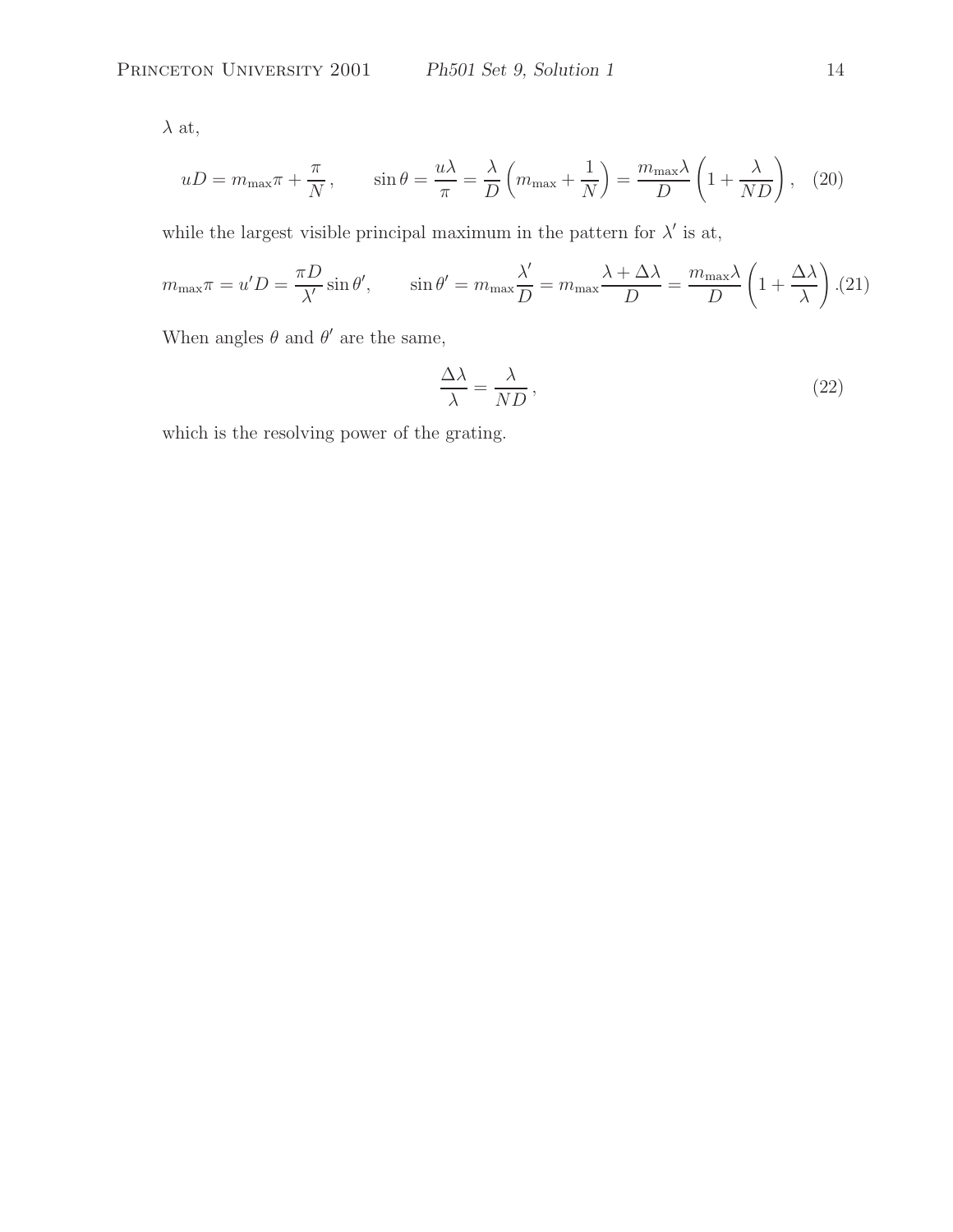#### 2. **Rectangular Aperture**



The Fraunhofer diffraction approximation for the transmitted amplitude of a wave normally incident on a rectangular aperture of size  $a \times b$  in an opaque screen in the plane  $z = 0$  is, noting that for a point in the aperture,  $\mathbf{x} = x\hat{\mathbf{x}} = y\hat{\mathbf{y}}, \hat{\mathbf{n}}_s = \hat{\mathbf{z}}$  and  $\hat{\mathbf{n}}_o = \sin \theta \cos \phi \, \hat{\mathbf{x}} + \sin \theta \sin \phi \, \hat{\mathbf{y}} + \cos \theta \, \hat{\mathbf{z}}$ ,

$$
\psi(\theta,\phi) \propto \int e^{i k \mathbf{x} \cdot (\hat{\mathbf{n}}_s - \hat{\mathbf{n}}_o)} dA \text{rea} = \int_{-a/2}^{a/2} dx \, e^{-ikx \sin \theta \cos \phi} \int_{-b/2}^{b/2} dy \, e^{-iky \sin \theta \sin \phi} \n= \frac{-e^{ika \sin \theta \cos \phi/2} + e^{-ikd \sin \theta \cos \phi/2} - e^{ikb \sin \theta \sin \phi/2} + e^{-ikd \sin \theta \sin \phi/2}}{-ik \sin \theta \cos \phi} \n= \frac{2}{k \sin \theta \cos \phi} \sin \frac{ka \sin \theta \cos \phi}{2} \frac{2}{k \sin \theta \sin \phi} \sin \frac{kb \sin \theta \sin \phi}{2} = ab \frac{\sin u \sin v}{u} , \quad (23)
$$

where  $u = (\pi/\lambda)a \sin \theta \cos \phi = (ka/2) \sin \theta \cos \phi$  and  $v = (\pi/\lambda)b \sin \theta \sin \phi = (kb/2) \sin \theta \sin \phi.$ 

The intensity is the square of the diffraction amplitude,

$$
I(\theta, \phi) = I_0 \left(\frac{\sin u}{u}\right)^2 \left(\frac{\sin v}{v}\right)^2, \tag{24}
$$

where  $I_0 = I(0, 0)$ .

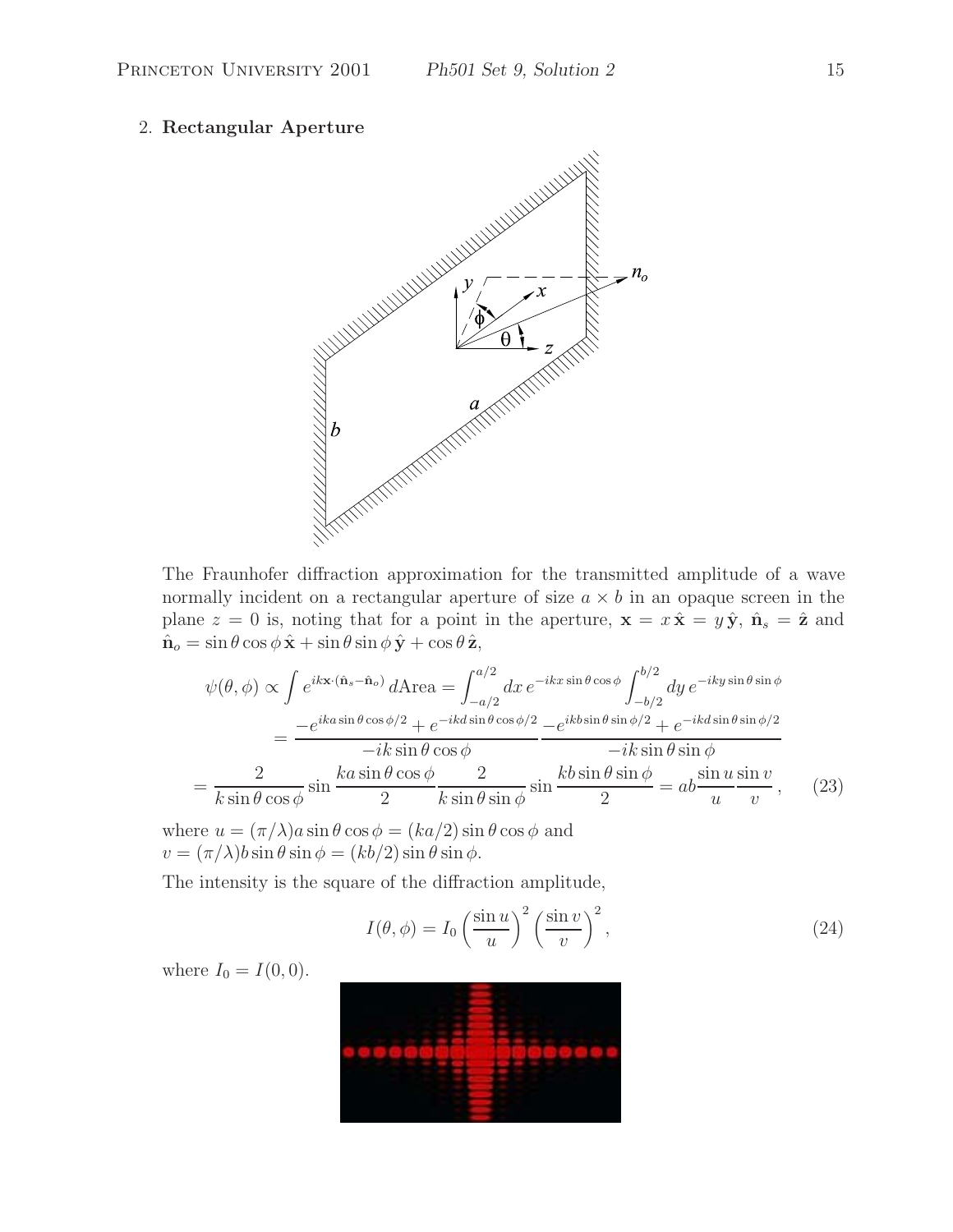#### 3. **Circular Aperture**

The Fraunhofer diffraction approximation for the transmitted amplitude of a wave normally incident on a circular aperture of radius a in an opaque screen in the plane  $z =$ 0 is azimuthally symmetric, so if suffices to consider an observe in the  $x-z$  plane at angle  $\theta$  to the z axis. Noting that for a point in the aperture,  $\mathbf{x} = r\hat{\mathbf{r}} = r\cos\phi\hat{\mathbf{x}} + r\sin\phi\hat{\mathbf{y}}$ ,  $\hat{\mathbf{n}}_s = \hat{\mathbf{z}}$  and  $\hat{\mathbf{n}}_o = \sin \theta \hat{\mathbf{x}} + \cos \theta \hat{\mathbf{z}}$ , we have,

$$
\psi(\theta) \propto \int e^{ikx \cdot (\hat{n}_s - \hat{n}_o)} d\text{Area} = \int_0^{2\pi} d\phi \int_0^a r \, dr \, e^{-ikr\sin\theta\cos\phi} \\
= \sum_{n=0}^\infty \frac{(-ik\sin\theta)^n}{n!} \int_0^{2\pi} d\phi \, \cos^n \phi \int_0^a r^{n+1} \, dr = \sum_{n \text{ even}} \frac{(-ik\sin\theta)^n}{n!} \frac{2\pi(n-1)!}{2^{n-1}(\frac{n}{2})!(\frac{n-2}{2})!} \frac{a^{n+2}}{n+2} \\
= \pi a^2 \sum_{m=0}^\infty \frac{(-1)^m}{m!(m+1)!} \left(\frac{ka\sin\theta}{2}\right)^{2m} = 2\pi a^2 \frac{J_1(u)}{u}, \tag{25}
$$

using Dwight 858.44, http://kirkmcd.princeton.edu/examples/EM/dwight\_57.pdf, where  $u = ka \sin \theta$ , and  $J_1$  is the ordinary Bessel function of order 1. Noting that  $J_1(u)/u \to 1/2$  as  $u \to 0$ , the transmitted intensity is.

$$
I(\theta) = I_0 \left(\frac{2J_1(u)}{u}\right)^2 \tag{26}
$$

By Rayleigh's criterion, two sources of wavelength  $\lambda$  at  $\theta_s = 0$  and  $\Delta\theta$  can be resolved via their diffraction pattern as seen through a circular aperture if the first minimum of one pattern coincides with the central bright spot of the other.

That is, for the source at, say angle  $\theta_s = \Delta\theta$  in the x-z we need the amplitude to be zero when observed at  $\theta = 0 = \theta_o$ . The Fraunhofer amplitude for this case is, with  $\hat{\mathbf{n}}_s = -\sin\theta_s\,\hat{\mathbf{x}} + \cos\theta_s\,\hat{\mathbf{z}}$  and  $\hat{\mathbf{n}}_0 = \hat{\mathbf{z}}$ ,

$$
\psi(\theta = 0) \propto \int e^{ik\mathbf{x} \cdot (\hat{\mathbf{n}}_s - \hat{\mathbf{n}}_o)} d\text{Area} = \int_0^{2\pi} d\phi \int_0^a r dr \, e^{-ikr \sin \theta_s \cos \phi} = 2\pi a^2 \frac{J_1(u_s)}{u_s} \,, \tag{27}
$$

as in eq. (25), but now  $u_s = ka \sin \theta_s \approx ka \Delta \theta$ .

The first zero of  $J_1(u)$  is at  $u = 3.832$ , so the amplitude (27) is zero for  $3.823 = u_s \approx$  $2\pi a\Delta\theta/\lambda$ , and hence the two sources can be resolved if,

$$
\Delta\theta = \frac{3.823}{\pi} \frac{\lambda}{2a} = 1.22 \frac{\lambda}{d},\qquad(28)
$$

where  $d = 2a$  is the diameter of the aperture.

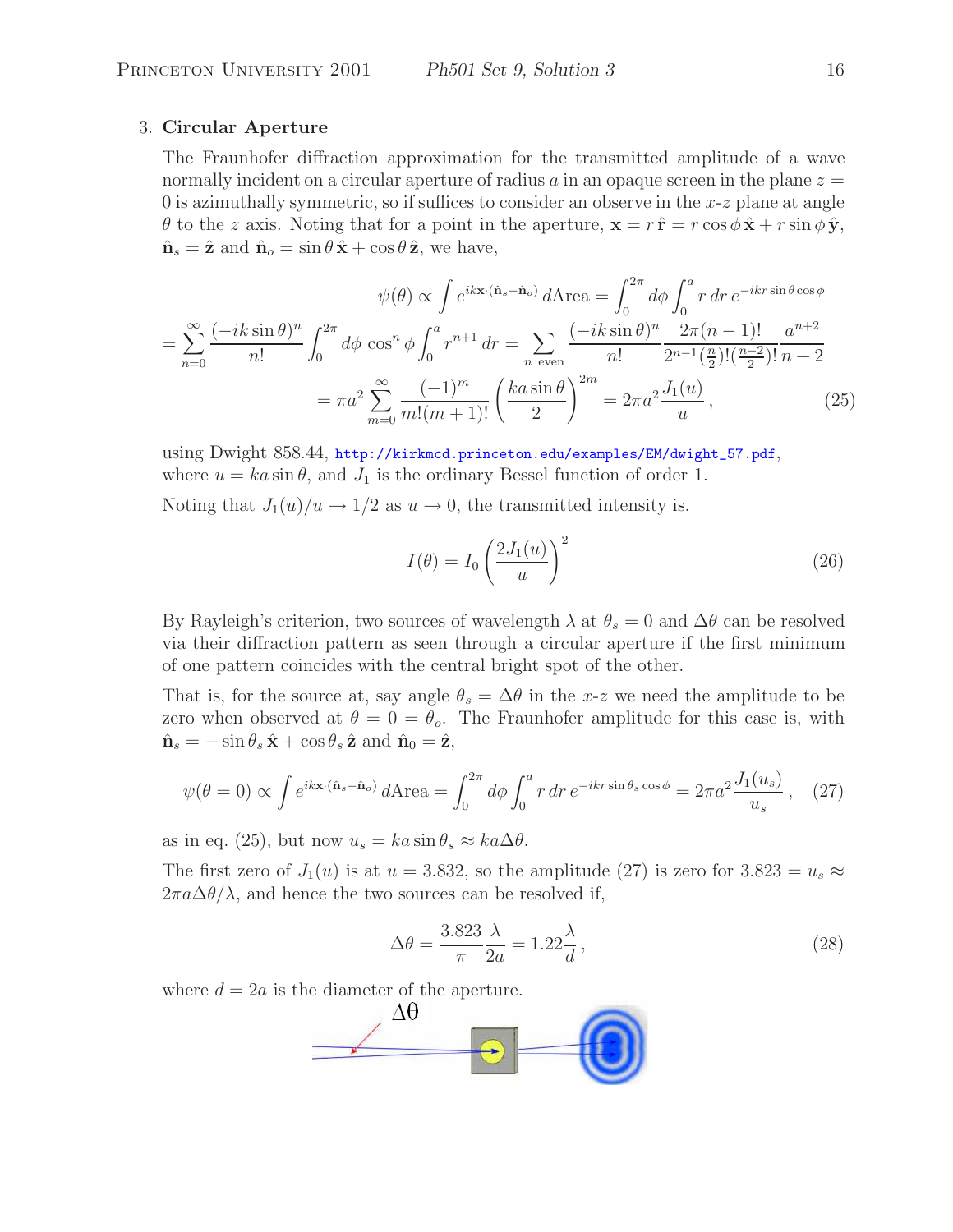#### 4. **Partially Opaque Disk**

*This problem is based on sec. 8.8, p. 293 of* M. Schwartz, *Principles of Electrodynamics* (McGraw-Hill, 1972), http://kirkmcd.princeton.edu/examples/EM/schwartz\_72.pdf

The diffraction/scattering of a plane wave normally incident on a disk of radius a that absorbs only a fraction  $\eta$  of the incident amplitude is the complement the case of an opaque screen with a circular aperture of radius a that transmits only fraction  $\eta$  of the incident amplitude.

The complementary problem is the same as Prob. 3 above, but with the diffraction amplitude multiplied by the transmission factor  $\eta$ .

As indicated on p. 207, Lecture 17 of the Notes, we should include the normalization factors in the diffraction amplitude:

$$
\psi_1 = \eta A \frac{ka^2}{i} \frac{e^{i(kr - \omega t)}}{r} \frac{J_1(ka\sin\theta)}{ka\sin\theta},\tag{29}
$$

where A is the amplitude of the incident plane wave,  $\psi_{\text{in}} = A e^{i(kz - \omega t)}$ .

Then, by Babinet's principle the outgoing amplitude for the case of the partially absorbing disk is,

$$
\psi_{\text{out}} = \psi_{\text{in}} - \psi_1. \tag{30}
$$

As on p. 207 of the Notes, we write  $\psi_{\text{out}} = \psi_{\text{in}} + \psi_{\text{scat}}$ , such that,

$$
\psi_{\text{scat}} = -\psi_1 = i\eta k a^2 A \frac{e^{i(kr - \omega t)}}{r} \frac{J_1(ka\sin\theta)}{ka\sin\theta}.
$$
\n(31)

The relative scattering amplitude is,

$$
f(\theta) = i\eta k a^2 \frac{J_1(ka\sin\theta)}{ka\sin\theta}, \qquad f(0) = \frac{i\eta ka^2}{2}, \qquad (32)
$$

recalling that  $J_1(u)/u \to 1/2$  as  $u \to 0$ .

The scattering cross section is,<sup>1</sup>

$$
\sigma_{\text{scat}} = \int \frac{d\sigma}{d\Omega} d\Omega = 2\pi \int_0^{\pi} |f(\theta)|^2 d\theta = \eta^2 \pi a^2, \qquad (33)
$$

recalling the factoid at the top of p. 208 of the Notes.

We also consider the absorption cross section, which is just the area of the absorber if it is completely opaque. The partially opaque disk absorbs fraction  $\eta$  of the wave amplitude incident on it, so the transmitted amplitude is  $1 - \eta$  of the incident amplitude. The fraction of the intensity absorbed is 1 minus the fraction of the transmitted intensity,  $1 - (1 - \eta)^2 = 2\eta - \eta^2$ . Hence, the absorption cross section is,

$$
\sigma_{\text{abs}} = (2\eta - \eta^2)\pi a^2. \tag{34}
$$

The total cross section is,

$$
\sigma_{\text{tot}} = \sigma_{\text{scat}} + \sigma_{\text{abs}} = 2\eta \pi a^2 = \frac{4\pi}{k} \text{Im} f(0),\tag{35}
$$

recalling eq. (32). This result is called the optical theorem.

 $1$ <sup>1</sup>The cross section (33) is sometimes called the elastic cross section.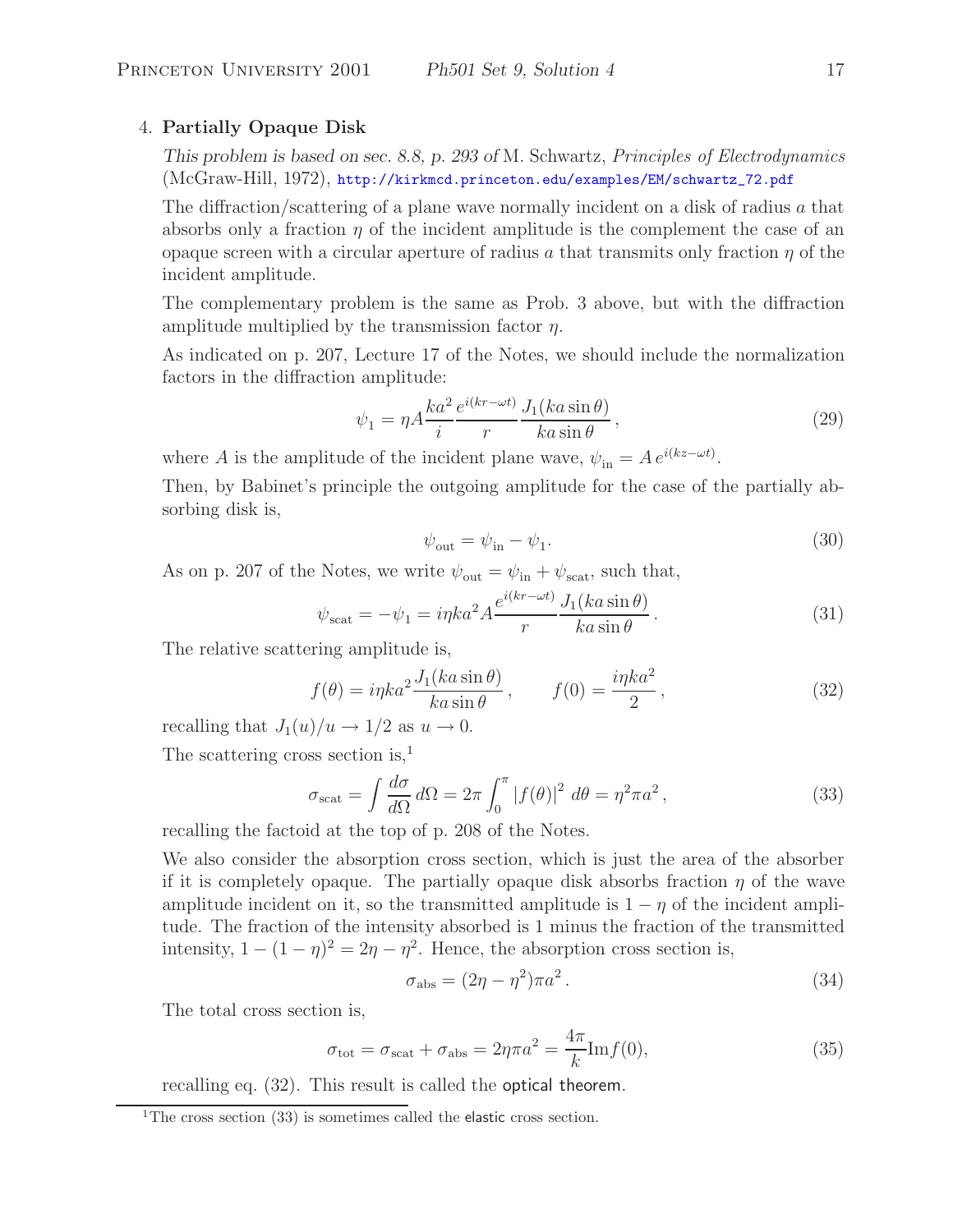## 5. **Fresnel Diffraction by an Opaque Circular Disk**

*This problem follows sec. 35C, p. 213 of* A. Sommerfeld, *Optics* (Academic Press, 1952) A source s and observer o both lie on the axis of an opaque circular disk of radius  $a$ , at the same distances b from the disk.



The Fresnel diffraction integral, including the obliquity factor and normalization, is

$$
\psi(a) = \frac{kA}{2\pi i} \int \frac{e^{ik(r_s+r_0)}}{r_s r_o} \frac{\cos \theta_s + \cos \theta_0}{2} d\text{Area} = \int_a^\infty r dr, \frac{e^{2ik\sqrt{r^2+b^2}}}{r^2 + b^2} \frac{b}{\sqrt{r^2 + b^2}}
$$

$$
= \frac{bkA}{i} \int_{\sqrt{a^2+b^2}}^\infty dx \frac{e^{2ikx}}{x^2} = \frac{bkA}{i} \frac{e^{2ikx}}{2ikx^2} \Big|_{\sqrt{a^2+b^2}}^\infty - \frac{bkA}{i} \int_{\sqrt{a^2+b^2}}^\infty dx \frac{-3e^{2ikx}}{ikx^3}
$$

$$
= \frac{bA}{2} \frac{e^{2ik\sqrt{a^2+b^2}}}{a^2 + b^2} + \mathcal{O}\left(\frac{1}{(a^2+b^2)^{3/2}}\right), \quad (36)
$$

using  $x = \sqrt{r^2 + b^2}$ ,  $dx = r dr/x$ , and noting that integrating the last integral in the second line of eq. (36) by parts over and over again leads to terms of order  $1/(a^2+b^2)^{3/2}$ and higher.

The intensity observed at distance a is,

$$
I(a) = |\psi(a)|^2 \approx \frac{b^2 |A|^2}{4(a^2 + b^2)^2} = \frac{I_0}{4} \frac{b^2}{a^2 + b^2},
$$
\n(37)

where  $I_0 = |A|^2/(a^2 + b^2)$  is the intensity at the edge of the disk.

The intensity observed on the axis is nonzero, although the observer is in the nominal "shadow" of the opaque disk.

This result was first predicted by Fresnel in 1818,

http://kirkmcd.princeton.edu/examples/optics/fresnel\_acp\_11\_337\_19.pdf

It is counterintuitive, and Poisson immediately insisted that it must be wrong. However, Arago soon demonstrated experimentally that the (Arago/Fresnel/Poisson) bright spot exists, http://kirkmcd.princeton.edu/examples/optics/arago\_acp\_11\_5\_19.pdf This was a "turning point" for the acceptance of the wave theory of light.

There is a bright spot close to the axis of the disk, while the shadow exists beyond a small radius  $\ll a$ , extending out to radii of order a.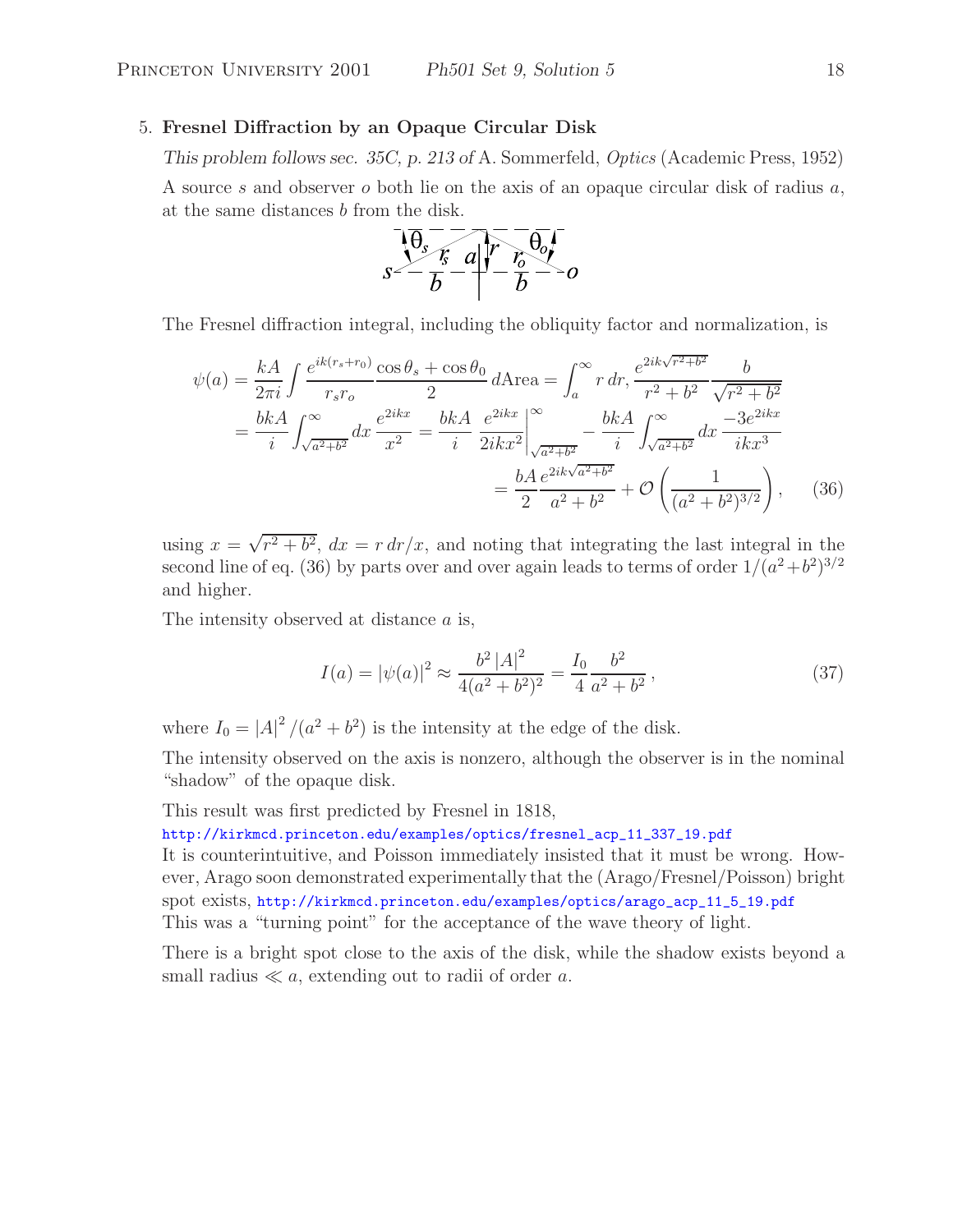

Fig. 1. This photograph shows the appearance of the diffraction pattern due to a penny on a screen which is 20 m from the penny. The source of light is also 20 m from the penny. The Poisson spot is clearly shown in the center of the circular pattern and the distance from this spot to the farthest edge of the photograph is about 5 cm.

From http://kirkmcd.princeton.edu/examples/optics/rinard\_ajp\_44\_70\_76.pdf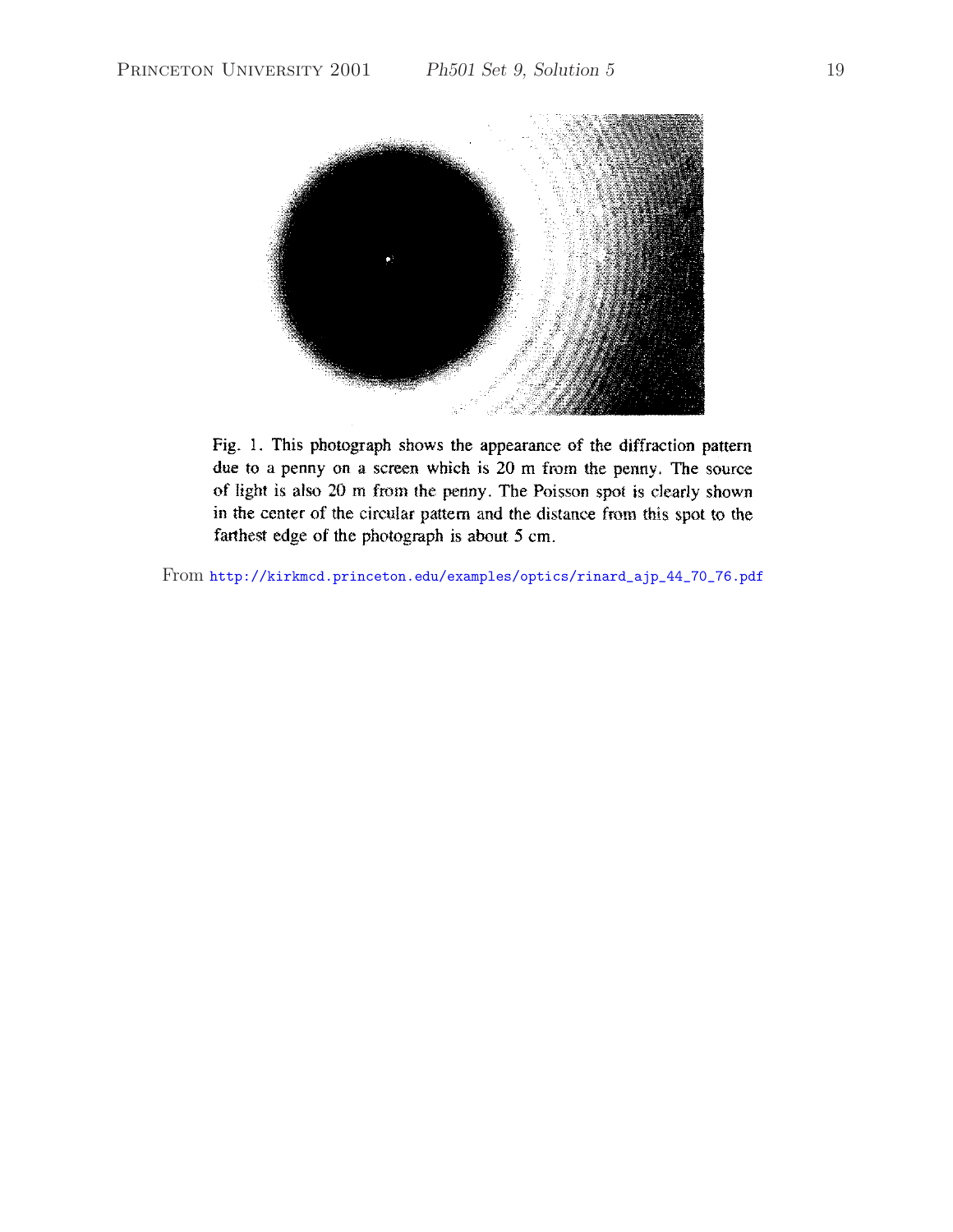6. The solution to this problem is at http://kirkmcd.princeton.edu/examples/laserfocus.pdf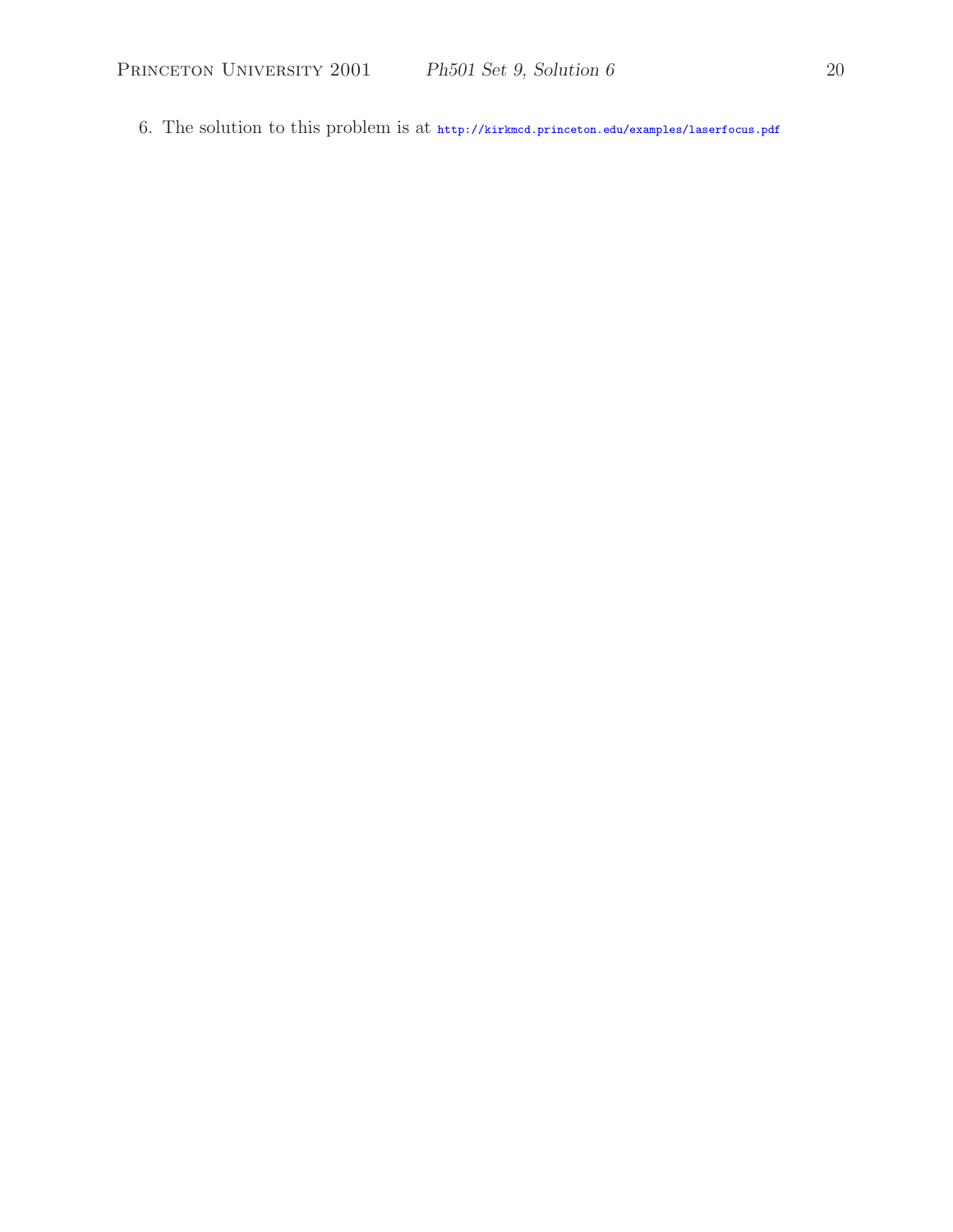## 7. **Compton Effect**

We write the Compton scattering process of elastic scattering of a photon by an electron as  $\omega + e \rightarrow \omega' + e'.$ 



Taking the symbols to represent 4-vectors of the initial and final particles, energy and momentum conservation in the collision can be written as,

$$
\omega + e = \omega' + e'.\tag{38}
$$

If we only want to deduce the details of the final-state photon, and no of the final-state electron, a useful trick is to rearrange eq. (38) as,

$$
e' = \omega + e - \omega',\tag{39}
$$

and square this, noting that the square of an energy momentum 4-vector  $(E, \mathbf{P}_c)$  of a particle of mass m is  $E^2 - P^2c^2 = m^2c^4$ . Since the rest mass of a photon is zero, and  $e^2 = m^2 c^4 = e^2$ , squaring eq. (40) gives,

$$
e'^2 = \omega^2 + e^2 + \omega'^2 + 2\omega \cdot e - 2\omega' \cdot (\omega + e), \qquad \omega' \cdot (\omega + e) = \omega \cdot e \tag{40}
$$

We take the initial photon to have 4-vector  $e_{\mu} = \hbar \omega (1, 0, 0, 1)$ , while the 4-vector of the initial electron (at rest) is just  $e_{\mu} = (mc^2, 0, 0, 0)$ . Taking the scattering to be in the x=z plane, the 4-vector of the scattered photon is  $\omega_{\mu} = \hbar \omega'(1, \sin \theta, 0, \cos \theta)$ . Then the needed 4-vector products are,

$$
\omega \cdot e = \hbar \omega mc^2, \qquad \omega' \cdot (\omega + e) = \hbar \omega' (\hbar \omega + mc^2) - \hbar \omega' \cos \theta \, \hbar \omega, \tag{41}
$$

and eq. (40) becomes,

$$
\omega = \omega' \left( \frac{\hbar \omega}{mc^2} + 1 - \frac{\hbar \omega}{mc^2} \cos \theta \right), \qquad \omega' = \frac{\omega}{1 + \frac{\hbar \omega}{mc^2} (1 - \cos \theta)}.
$$
 (42)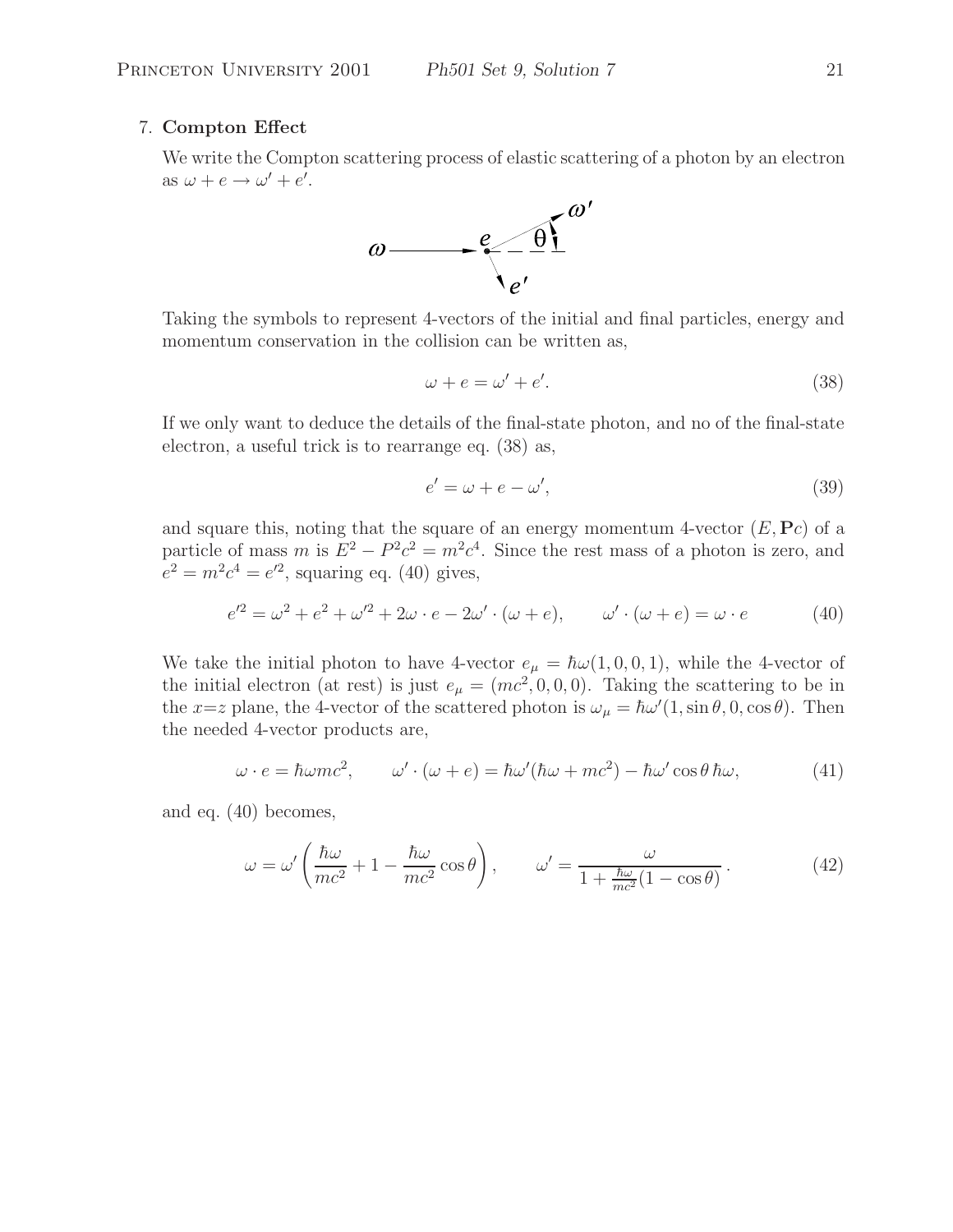8. A solution to this problem is at http://kirkmcd.princeton.edu/examples/e\_in\_coax.pdf.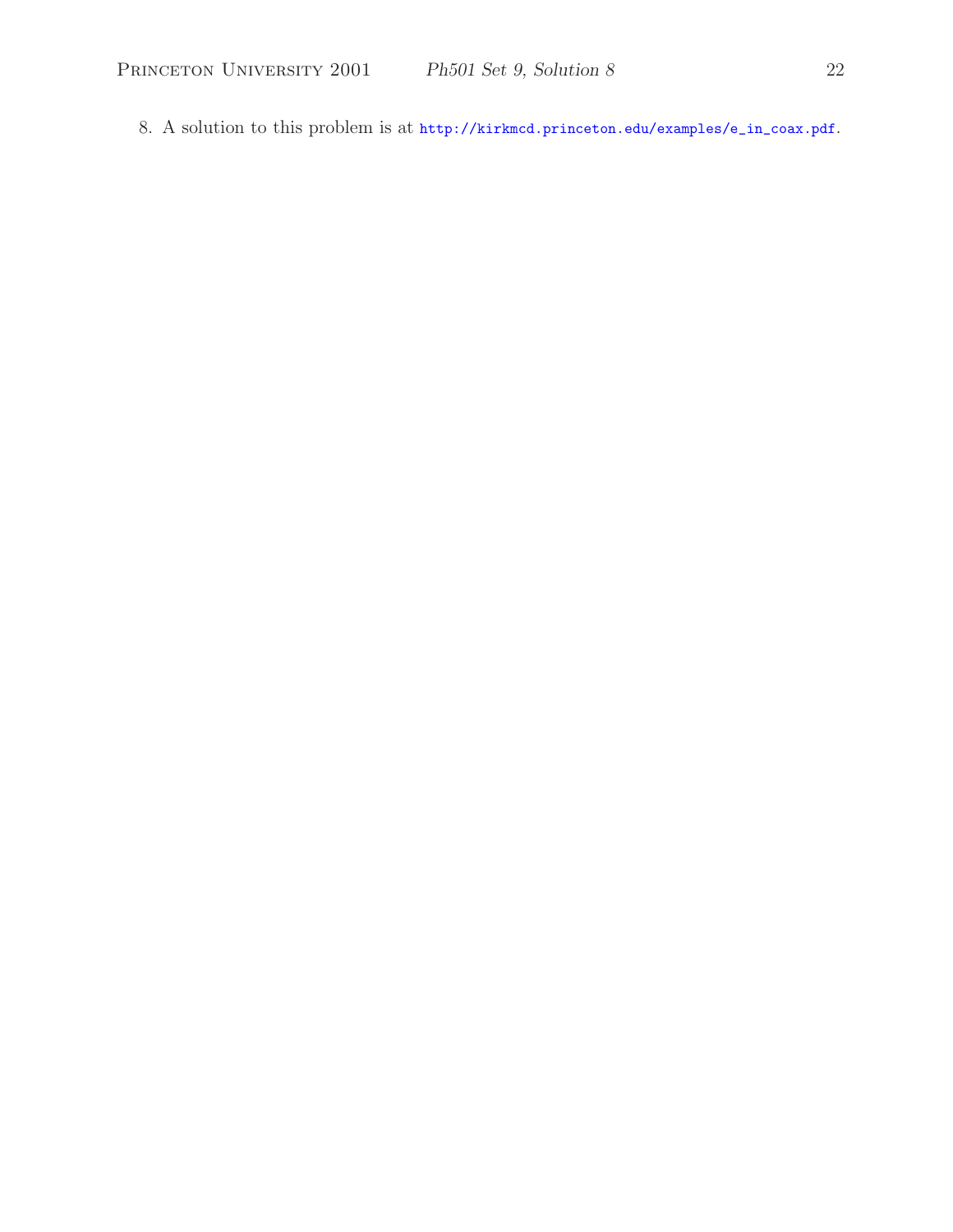#### 9. **Magnetic Lens**

A beam of relativistic particles of electric charge e and momentum  $|\mathbf{P}| = P$  passes through a circular aperture of radius a. The beam diverges slightly, with maximum angle  $\alpha \ll 1$  with respect to the beam axis. To have the beam pass through a second aperture of radius  $a$ , at distance  $d$  from the first, a uniform, axial magnetic field is applied over that distance.



The magnetic field does not change the energy  $E$  or magnitude  $P$  of the momentum of a charged particle  $\left(dE/dt = \mathbf{F} \cdot \mathbf{v} = e(\mathbf{v}/c \times \mathbf{B}) \cdot \mathbf{v} = 0\right)$ , so the direction of **P** precesses around the direction of the constant field **B**. The trajectory of the charged particle (when in the constant field  $\bf{B}$ ) is helix, of radius r.

A particle that grazes the edge of the first aperture must precess by at least  $\pi + r/a$ , but not more than  $2\pi$ , for  $r \ll a$ , when it arrives at the second aperture, if it is to pass through that aperture.



For small angles  $\alpha$  the axial velocity of a relativistic charged particle is essentially its total velocity,  $\approx c$ , so the velocity component perpendicular to **B** is  $v_{\perp} \approx \alpha c$ .

The equation of motion for the precession is,

$$
\mathbf{F} = e \frac{\mathbf{v}}{c} \times \mathbf{B}, \qquad F = \frac{\gamma m v_{\perp}^2}{r} = \frac{e v_{\perp} B}{c}, \qquad \omega = \frac{v_{\perp}}{r} = \frac{e B}{\gamma m c} \approx \frac{e B}{P}, \qquad r \approx \frac{\alpha c P}{e B} . (43)
$$

The angular velocity  $\omega$  of the precession (called the cyclotron frequency) is independent *of angle*  $\alpha$ *.* 

The travel time of the particle between the two aperture is  $t \approx d/c$ , so the minimum B such that the grazing particle passes through the second aperture is related by,

$$
\omega t \approx \frac{eB_{\min}}{P} \frac{d}{c} \approx \pi + \frac{r}{a} \approx \pi + \frac{\alpha cP}{aeB_{\min}} \qquad B_{\min} \approx \frac{\pi Pc}{ed} \left( 1 + \frac{2\alpha d}{\pi^2 a} \right),\tag{44}
$$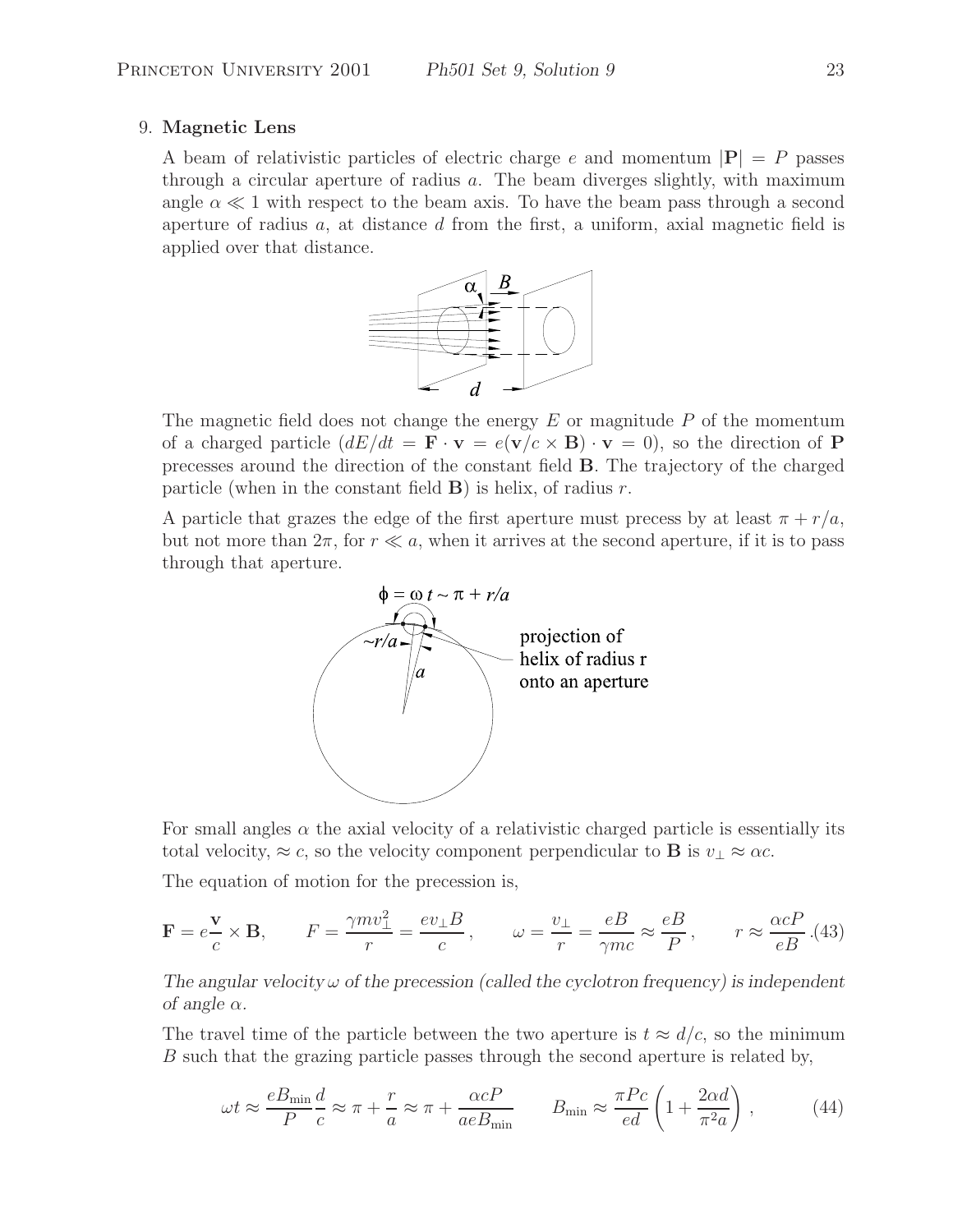using the positive root of the quadratic equation for  $B_{\rm min}.$ 

The maximum field strength is roughly twice this (although for  $3B_{\text{min}} \lesssim B \lesssim 4B_{\text{min}}$ , *etc.*, the particles also all pass through the second aperture.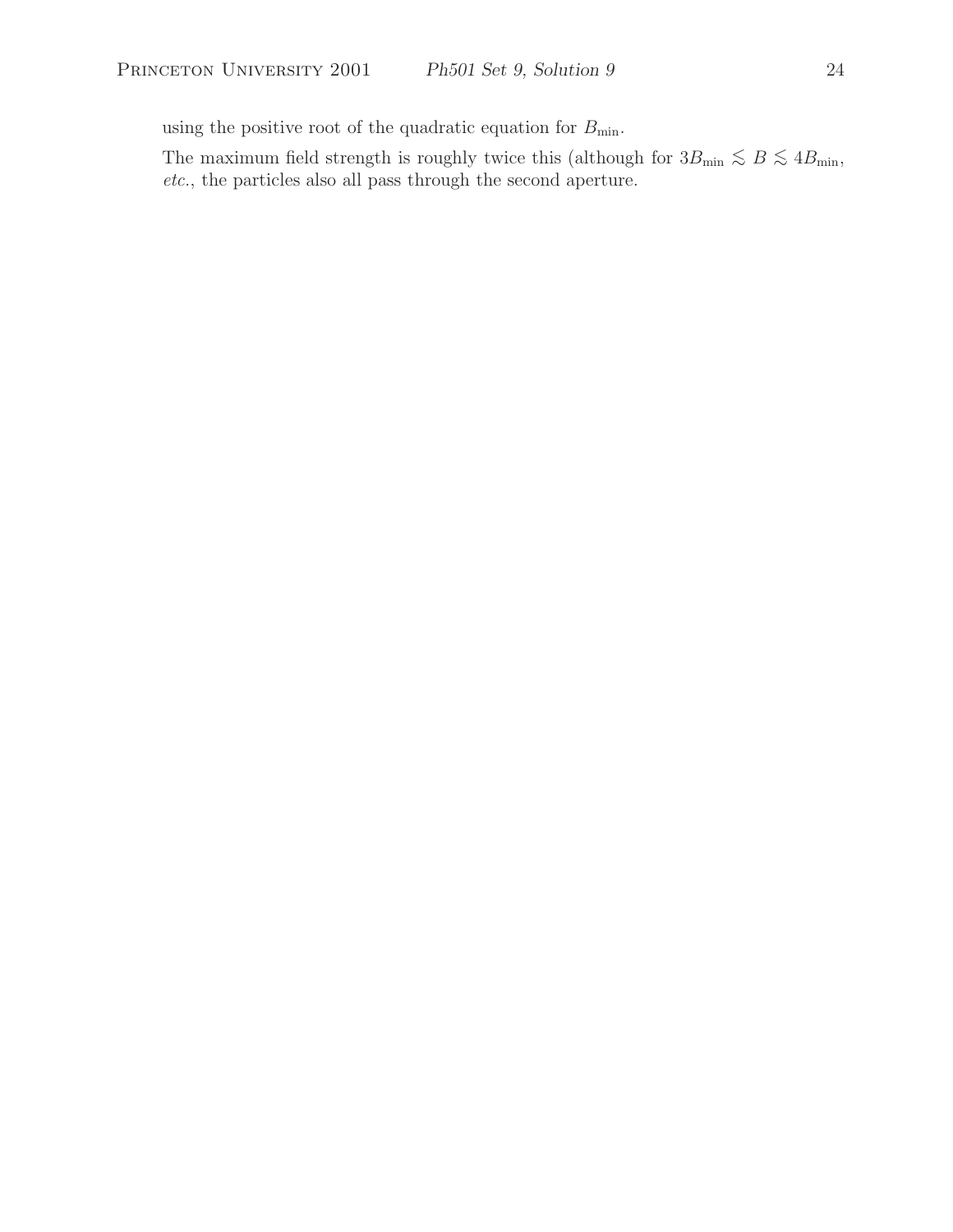#### 10. **Fields of a uniformly moving charge in terms of the present distance**

We consider electric charge e that moves along the x-axis with constant velocity  $\mathbf{v} = v \hat{\mathbf{x}}$ in the lab (unprimed) frame, is observed at some time, say  $t = 0$ , when the charge is at the origin, by an observer at  $(x_0, y_0, 0)$ , at (present) distance from the charge,

$$
R = \sqrt{x_0^2 + y_0^2}.\tag{45}
$$

We also consider the rest (primed) frame of the charge, where it is at the origin, and whose axes are parallel to those of the lab frame. The Lorentz transformation between these two frames is,

$$
\mathbf{x}'_{\parallel} = \gamma(\mathbf{x}_{\parallel} - \mathbf{v}t), \qquad \mathbf{x}'_{\perp} = \mathbf{x}_{\perp}, \qquad ct' = \gamma(ct - \beta x_{\parallel}), \qquad \beta = \frac{\mathbf{v}}{c}, \qquad \gamma = \frac{1}{\sqrt{1 - \beta^2}}, (46)
$$

where c is the speed of light in vacuum, and *parallel* means parallel to **v**, *i.e.*, to the x-axis.

At time  $t = 0$ , the coordinates of the observer in the rest frame of the charge are  ${\bf r}' = (\gamma x_0, y_0, 0)$ , such that,

$$
r'^2 = \gamma^2 x_0^2 + y_0^2 = \gamma^2 R^2 + (1 - \gamma^2) y_0^2 = \gamma^2 R^2 - \gamma^2 \beta^2 y_0^2 = \gamma^2 R^2 \left( 1 - \beta^2 \frac{y_0^2}{R^2} \right)
$$
  
=  $\gamma^2 R^2 (1 - \beta^2 \sin^2 \theta),$  (47)

where  $\theta$  is the angle between **R** and **v**.

In the rest frame of electric charge e its electromagnetic fields are simply,

$$
\mathbf{E}' = \frac{e\mathbf{r}'}{r'^3} = \mathbf{E}'_{\parallel} + \mathbf{E}'_{\perp} = \frac{e\mathbf{r}'_{\parallel}}{r'^3} + \frac{e\mathbf{r}'_{\perp}}{r'^3}, \qquad \mathbf{B}' = 0.
$$
 (48)

where according to eq. (46),  $\mathbf{r}'_{\parallel} = \gamma \mathbf{R}_{\parallel}$  and  $\mathbf{r}'_{\perp} = \mathbf{R}_{\perp}$ .

The Lorentz transformation of the electromagnetic fields to a frame in which the charge has velocity **v** are, p. 221, Lecture 18 of the Notes,

$$
\mathbf{E}_{\parallel} = \mathbf{E}'_{\parallel} = \frac{e\mathbf{r}'_{\parallel}}{r'^3} = \frac{\gamma e\mathbf{R}_{\parallel}}{r'^3}, \qquad \mathbf{E}_{\perp} = \gamma \mathbf{E}'_{\perp} = \frac{\gamma e\mathbf{r}'_{\perp}}{r'^3} = \frac{\gamma e\mathbf{R}_{\perp}}{r'^3}, \tag{49}
$$

$$
\mathbf{E} = \mathbf{E}_{\parallel} + \mathbf{E}_{\perp} = \frac{\gamma e(\mathbf{R}_{\parallel} + \mathbf{R}_{\perp})}{r'^3} = \frac{e\mathbf{R}}{\gamma^2 R^3 (1 - \beta^2 \sin^2 \theta)^{3/2}},
$$
(50)

$$
\mathbf{B}_{\parallel} = \mathbf{B}'_{\parallel} = 0, \quad \mathbf{B}_{\perp} = \gamma (\mathbf{B}'_{\perp} + \beta \times \mathbf{E}'_{\perp}) = \beta \times \gamma \mathbf{E}'_{\perp} = \beta \times \mathbf{E}_{\perp} = \beta \times \mathbf{E}, \tag{51}
$$
\n
$$
\mathbf{B} = \beta \times \mathbf{E}, \tag{52}
$$

Thus, **E** is radial with respect to the present position of the charge. The magnitude 
$$
E(\theta)
$$
 is minimal for  $\theta = 0$  and  $180^{\circ}$ , and maximal for  $\theta = 90^{\circ}$ . Lines of **E** are "squeezed" towards the plane  $\theta = 90^{\circ}$ .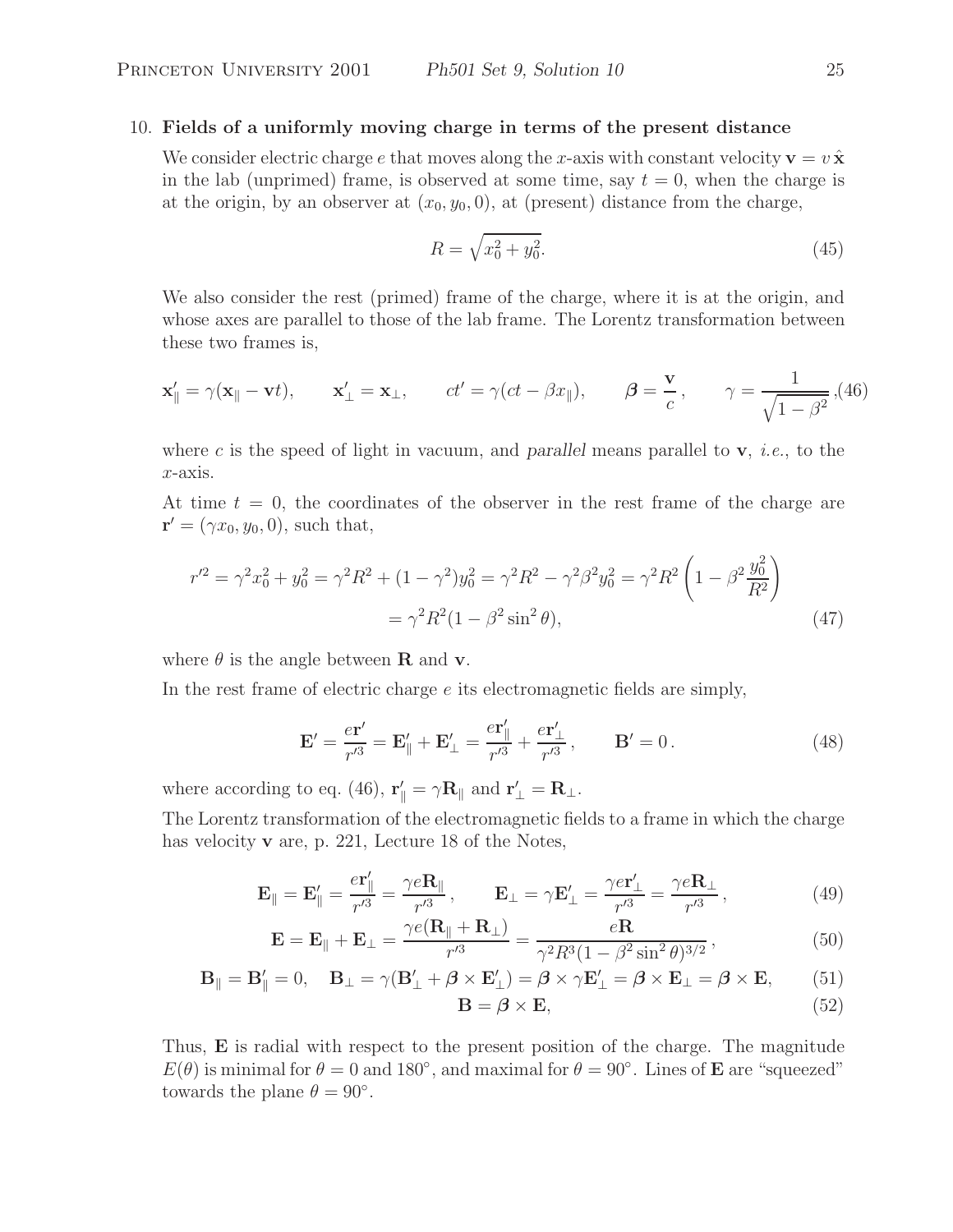

 $E(\theta = 0) = e/\gamma^2 R^2 < e/R^2$ , which is consistent with eq. (47), in that at  $\theta = 0$ , the lab frame R is Lorentz contracted from the distance r' in the rest frame,  $R = r'/\gamma$ .

#### **Fields in terms of the retarded distance**

We can also express the fields in terms of the retarded distance between the charge, and the observer, which we write as **r**. Recall that  $r = c(t - t_{\text{ret}})$ , so the distance  $\beta c(t - t_{\text{ret}})$  between the present and retarged positions of the charge is just  $r\beta$ .



From the figure we see that,

$$
\mathbf{R} + r\boldsymbol{\beta} + \mathbf{r}, \qquad \mathbf{R} = \mathbf{r} - r\boldsymbol{\beta} = r(\hat{\mathbf{r}} - \boldsymbol{\beta}), \tag{53}
$$

$$
R^2 = r^2(1 - 2\hat{\mathbf{r}} \cdot \boldsymbol{\beta} + \beta^2), \qquad \mathbf{R} \cdot \boldsymbol{\beta} = r(\hat{\mathbf{r}} \cdot \boldsymbol{\beta} - \beta^2). \tag{54}
$$

From eq.  $(47),^2$ 

$$
r'^2 = \gamma^2 R^2 (1 - \beta^2 \sin^2 \theta) = \gamma^2 R^2 (1 - \beta^2 + \beta^2 \cos^2 \theta) = \gamma^2 [R^2 (1 - \beta^2) + (\mathbf{R} \cdot \mathbf{\beta})^2]
$$
  
\n
$$
= \gamma^2 [r^2 (1 - 2\hat{\mathbf{r}} \cdot \mathbf{\beta} + \beta^2)(1 - \beta^2) + r^2 ((\hat{\mathbf{r}} \cdot \mathbf{\beta})^2 - 2(\hat{\mathbf{r}} \cdot \mathbf{\beta})\beta^2) + \beta^4]
$$
  
\n
$$
= \gamma^2 r^2 [1 - 2\hat{\mathbf{r}} \cdot \mathbf{\beta} + \beta^2 - \beta^2 + 2(\hat{\mathbf{r}} \cdot \mathbf{\beta})\beta^2 - \beta^4 + (\hat{\mathbf{r}} \cdot \mathbf{\beta})^2 - 2(\hat{\mathbf{r}} \cdot \mathbf{\beta})\beta^2) + \beta^4]
$$
  
\n
$$
= \gamma^2 r^2 [1 - 2\hat{\mathbf{r}} \cdot \mathbf{\beta} + (\hat{\mathbf{r}} \cdot \mathbf{\beta})^2] = \gamma^2 r^2 (1 - \hat{\mathbf{r}} \cdot \mathbf{\beta})^2 = [\gamma (r - \mathbf{r} \cdot \mathbf{\beta})]^2.
$$
 (55)

Using eqs.  $(53)$  and  $(55)$  in eqs.  $(50)$  and  $(52)$ , we have,

$$
\mathbf{E} = \frac{e(\mathbf{r} - r\boldsymbol{\beta})}{\gamma^2 (r - \mathbf{r} \cdot \boldsymbol{\beta})^3}, \qquad \mathbf{B} = \boldsymbol{\beta} \times \mathbf{E} = \frac{e\boldsymbol{\beta} \times \mathbf{r}}{\gamma^2 (r - \mathbf{r} \cdot \boldsymbol{\beta})^3} = \frac{\hat{\mathbf{r}} \times e(\mathbf{r} - r\boldsymbol{\beta})}{\gamma^2 (r - \mathbf{r} \cdot \boldsymbol{\beta})^3} = \hat{\mathbf{r}} \times \mathbf{E}, \tag{56}
$$

which agree with the Liénard-Weichert fields for a uniformly moving charge, p. 234, Lecture 19 of the Notes.3

<sup>&</sup>lt;sup>2</sup>The result  $r' = \gamma(r - \mathbf{r} \cdot \boldsymbol{\beta})$  looks like a Lorentz transformation, but actually is not, as r' is the present distance in the  $'$  frame, while  $r$  is the retarded distance in the lab frame.

 $3$ The Lieńard-Wiechert fields can be deduced via a Lorentz transformation, as in kirkmcd.princeton.edu/examples/lw\_potentials.pdf.